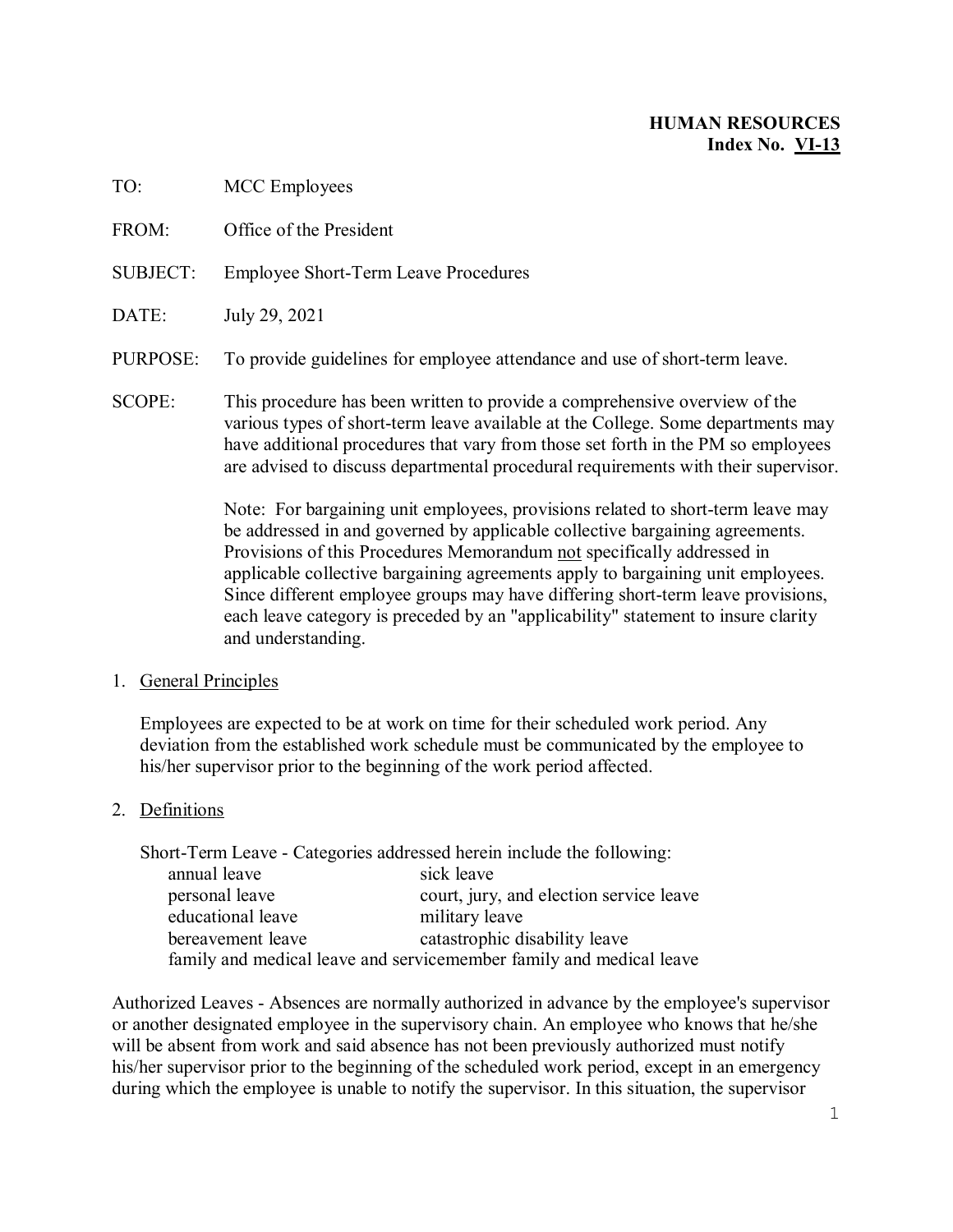should be notified as soon as is reasonably possible. Failure to do so may be grounds for disciplinary action.

The process of documenting leave time differs depending on the type of leave and the individual's employment status:

- A. Non-exempt (hourly paid) staff all requests to use annual and sick leave are to be processed through Kronos. For other types of leave, listed below, an *Absence and Leave Request Form* is to be completed by the employee and approved by the supervisor prior to the employee utilizing the requested leave time.
- B. Exempt (salaried) staff requests to use annual and sick leave are to be processed through Kronos or through completion of an *Absence and Leave Request Form*. Employees will be advised as to which method to use. For other types of leave, listed below, an *Absence and Leave Request Form* is to be completed by the employee and approved by the supervisor or other designated employee prior to the employee utilizing the requested leave time.
- C. Certain kinds of leave require supporting documentation and/or signatures in addition to the immediate supervisor's. This 'other type leave' category includes:
	- (1) court, jury and election leave
	- (2) military leave
	- (3) bereavement leave
	- (4) personal leave
	- (5) catastrophic disability leave
	- (6) educational leave
	- (7) leave without pay

#### 3. Annual Leave

Applicability - The procedures outlined herein regarding annual leave apply to all regular non-exempt (hourly paid) employees and regular exempt (salaried) employees with the exception of faculty.

Annual leave is accrued for periods during which the employee is on paid status from the College with the exception that the accrual will not occur during catastrophic disability leave.

Effective July 1, 2016 the maximum amount of annual leave that can be accumulated is 280 hours. Employees who accumulate 280 hours will not accrue any additional annual leave until their balance drops below 280 hours. Prior to implementation of the 280 hour limitation on accrual of annual leave, the College will encourage employees who have annual leave balances in excess of 250 hours to use as much of it as they are able by June 30, 2016. If any employee's annual leave balance remains above 250 hours as of June 30, 2016 those hours above 250 will be subject to a one-time buy back by the College at the employee's then effective hourly or per diem rate, whichever is applicable.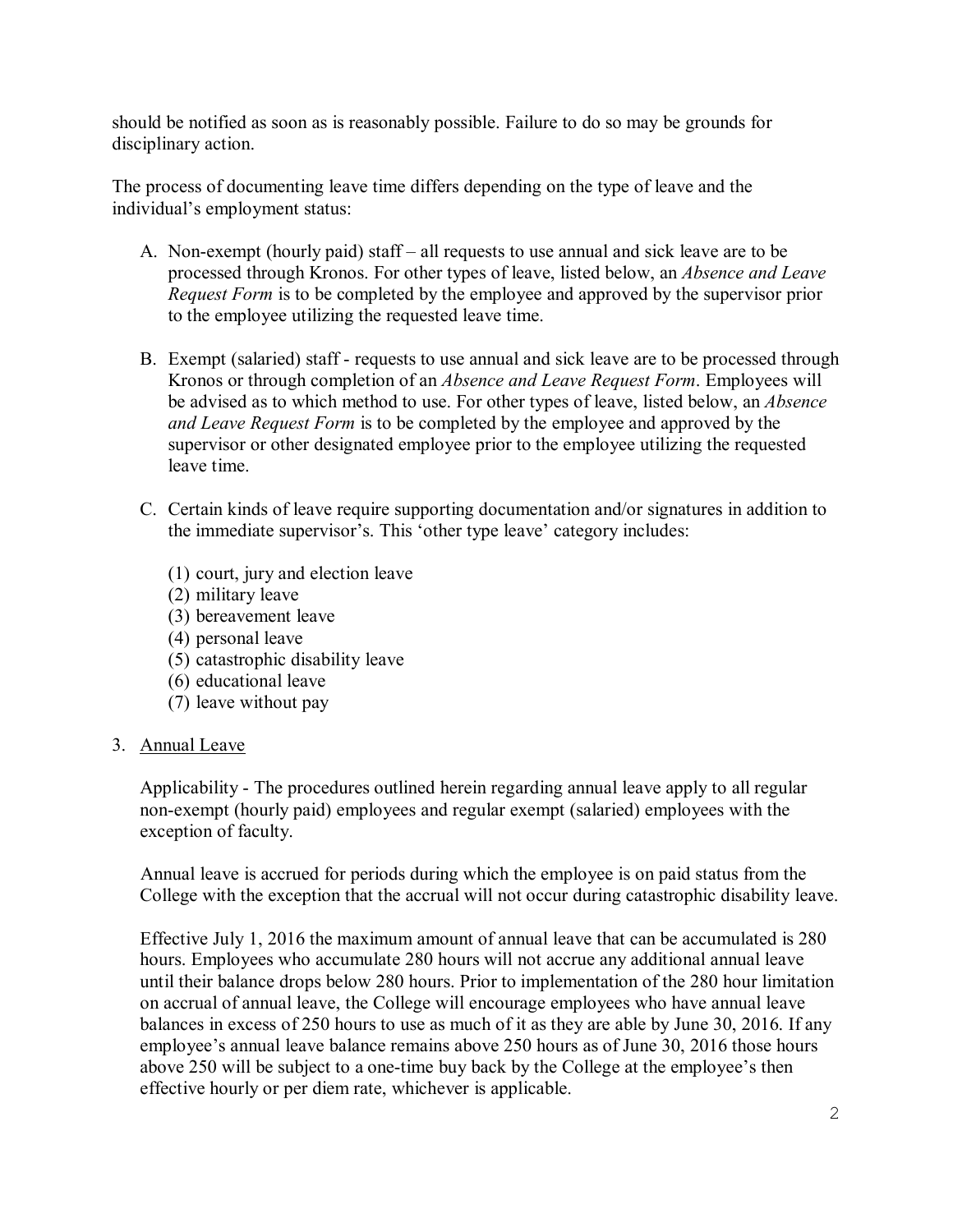The accrual rates and maximum accumulations of days and hours for different categories of employees are indicated below:

Full-Time Regular Exempt Employees

|            | I all Thine Regards Exempt Employees<br>(excluding Faculty) |            |              |
|------------|-------------------------------------------------------------|------------|--------------|
|            | Leave Hours                                                 | Equivalent | Maximum      |
| Months of  | Earned Per                                                  | Days/Hours | Accumulation |
| Service    | Month                                                       | Per Year*  | Days/Hours   |
| $0 - 36$   | 12                                                          | 18/144     | 35/280       |
| 37 or more | 14                                                          | 21/168     | 35/280       |

#### Full-Time Regular Non-Exempt (Hourly Paid) Employees

|             | Leave Hours | Equivalent | Maximum      |
|-------------|-------------|------------|--------------|
| Months of   | Earned Per  | Days/Hours | Accumulation |
| Service     | Month       | Per Year   | Days/Hours   |
| $0 - 36$    |             | 12/96      | 35/280       |
| $37 - 60$   | 10          | 15/120     | 35/280       |
| $61-120$    | 12          | 18/144     | 35/280       |
| 121 or more | 14          | 21/168     | 35/280       |

#### Part-Time Regular Non-Exempt (Hourly Paid) Employees\*\*

|             | Leave Hours     | Maximum      |
|-------------|-----------------|--------------|
| Months of   | Earned Per      | Accumulation |
| Service     | Month - .70 FTE | Day/Hours    |
| $0 - 36$    | 5.5             | 35/280       |
| $37 - 60$   | 7               | 35/280       |
| 61-120      | 8.5             | 35/280       |
| 121 or more | 10              | 35/280       |

- A. The following subparagraphs apply to employees compensated from funds received by the College under grants, special contracts and special-funded positions which require that these monies be expended during the term of the grant, special contract, or special-funded position.
	- 1) Use of Annual Leave Annual leave utilized shall not exceed the hours accrued and is with pay at the employee's hourly or per diem rate, whichever is applicable. Annual leave must be utilized during the term of the grant or special contract and preferably during the year in which it is accrued. Employees who are not sure if they are employed under a grant or special contract should contact their supervisor or the Human Resources Office for verification.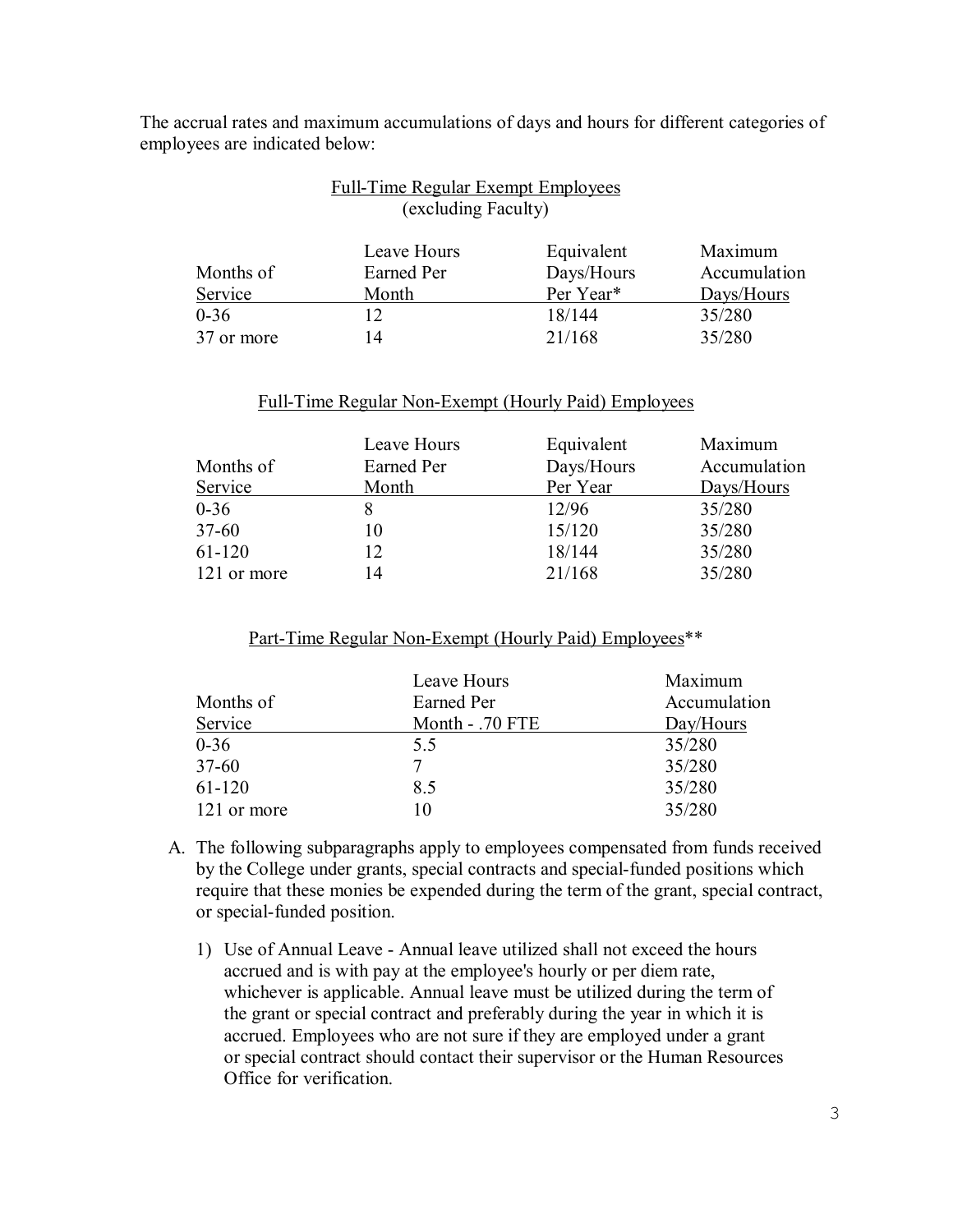- 2) Non-Renewal of Grant Employees paid from multi-year grants or special projects that are subject to discretionary annual funding renewal must recognize that if funding is not renewed, accrued annual leave must be taken prior to the grant's termination date. Supervisors should keep track of the employees' accrued leave to ensure that all accumulated annual leave is exhausted by the termination of the employees' employment. In this situation, employees are expected to work with their supervisor to schedule the use of this accrued annual leave in order to minimize the disruption of College operations. If necessary to exhaust an employee's accrued annual leave prior to the end of the term of employment, the supervisor may require that the employee utilize the leave and unilaterally schedule the leave time for the employee.
- 3) Early Release If an exempt employee who is paid from multi-year grants or special projects subject to discretionary annual funding renewal wishes to obtain a release from his/her contract prior to the end of the contract term, the employee shall submit a written request for early release through channels to the President in a timely manner. A professional employee seeking early release is expected to submit his/her request as much in advance of the requested release date as is possible, but in no event less than thirty (30) days preceding the requested release date, exclusive of any annual leave days the employee intends to take between the date of request and the requested release date. No annual leave will be taken prior to the employee's release date except as approved by the College President, and accrued but unused annual leave shall be paid to the employee at release date.
- 4) Transfer Between and Among Grant-Funded and Non-Grant-Funded Positions Carryover of annual leave accrued from grant or special contract funds to other positions within the College or from other positions to grant or special contract funded positions is subject to approval by the College Business Officer. If carryover is not approved, the employee will be forced to utilize all accrued annual leave or may be paid for accrued but unused annual leave at the College's sole discretion.

#### 4. Sick Leave

Applicability - The procedures outlined herein regarding sick leave apply to all regular nonexempt (hourly paid) employees and regular exempt (salaried) employees except counselors and faculty, whose sick leave provisions are described in their collective bargaining agreement.

Sick leave pertains to absence due to: 1) illness or injury of the employee, including absence caused or contributed to by pregnancy or childbirth; 2) the need to prevent exposure of coworkers and the public to contagious disease; 3) the employee's need to obtain dental or medical care; 4) illness or injury of a member of the employee's "immediate family" requiring the personal care and presence of the employee, defined herein as father, mother, current spouse, dependent children and dependent step-children, whether living in the employee's home or elsewhere; and any relative living in the household of the employee; or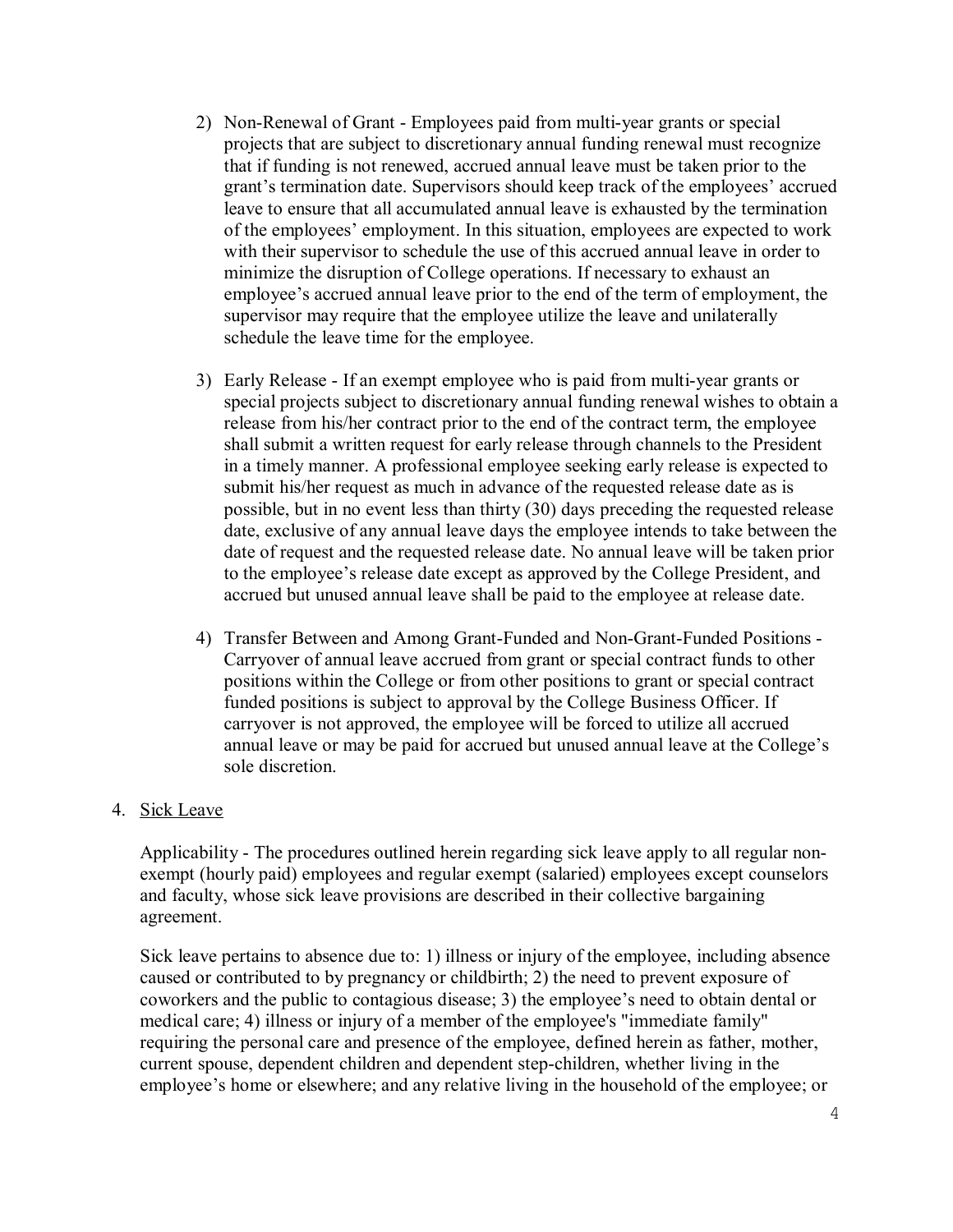5) adoption of a child when that child requires the personal care and presence of the employee. (See also Paragraph 15 on Family and Medical Leave for other permissible circumstances.)

When an employee loses time from scheduled work for reasons applicable to sick leave, the employee must use accrued sick leave, if available. If an employee's accrued sick leave is insufficient to cover the absence, and the employee has insufficient accrued annual leave to cover the absence, the employee may request a leave of absence without pay. The length of leave of absence without pay is subject to the provisions outlined in the procedures covering leave of absence related to illness or injury and to the provisions of Paragraph 15 on Family and Medical Leave. (See also Procedures Memorandum VI-1 "Leave Without Pay.")

An employee who needs to be absent for any of the aforementioned reasons shall communicate this information to his/her supervisor as soon as possible. Sick leave may be approved verbally through telephone contact with the employee's supervisor prior to the beginning of the scheduled work period; however, the proper leave approval documentation (Kronos or *Absence and Leave* form) must be completed as soon as possible after the employee returns to work.

Sick leave is a privilege, and abuse thereof may result in discipline and/or termination. The College reserves the right to require satisfactory evidence of illness or injury from the employee's attending physician or other health care provider, and, if appropriate, a certification as to the employee's fitness to return to work. To protect the privacy rights of all employees, requests for medical documentation shall be made only by the Human Resources Office. Supervisors are expected to notify Human Resources once an employee misses three consecutive days of work.

Sick leave is accrued for periods during which the employee is on paid status at the College (or receiving workers' compensation benefits), with the exception that leave accrual will not occur if the employee is on catastrophic disability leave. For full-time, regular non-exempt and exempt employees (excluding counselors and faculty) the accrual rate for sick leave is eight hours per month, and the maximum accrual for sick leave is 110 days. For part-time regular non-exempt employees, the accrual rate for sick leave is 5.5 hours per month (605 hours maximum accrual) for those holding a .70 FTE position.

The College will not purchase or otherwise compensate employees for unused sick leave, except as provided herein. Excluding academic advisors, counselors and faculty whose payout provisions are described in their collective bargaining agreement, regular full-time exempt and full- and part-time non-exempt employees are entitled to a partial sick leave payout when they die or retire in accordance with the provisions stated below:

A. Death – In the event an employee dies while in the employment of the College, the College shall pay 50% of the employee's accumulated and unused sick leave at the employee's current hourly or daily rate of pay, whichever is applicable, to the designated beneficiary.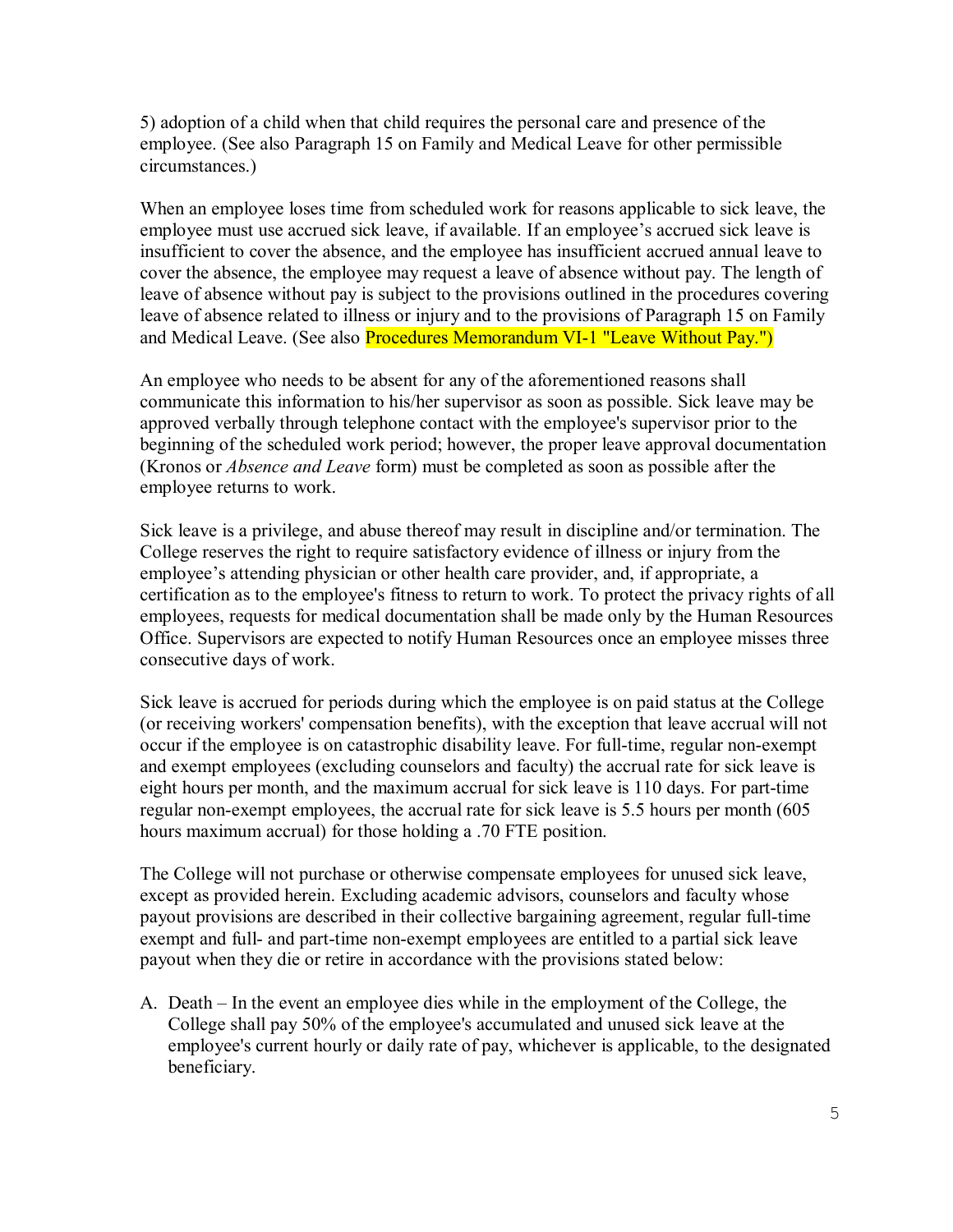B. Retirement from service with the College – When the employee attains a minimum age of sixty and achieves a minimum total point score of seventy (sum of age attained and years of full or part-time service with the College), the College shall pay to the employee a portion of said employee's accrued but unused sick leave. When computing the payout, the maximum sick leave accrual considered eligible for a partial payout is up to 110 days, and the maximum percentage allowed is up to 25% of the eligible sick leave accrual. Any sick leave payout will be calculated at the employee's current hourly or daily rate of pay, whichever is applicable, and in accordance with the schedule shown below.

|           |         | <b>Total Point Score at</b> |                          | Percentage |
|-----------|---------|-----------------------------|--------------------------|------------|
|           |         | Time of Retirement          |                          | of Payout  |
|           |         | 80 or more                  |                          | 25%        |
|           |         | 79                          |                          | 24%        |
|           |         | 78                          |                          | 23%        |
|           |         | 77                          |                          | 22%        |
|           |         | 76                          |                          | 21%        |
|           |         | 75                          |                          | 20%        |
|           |         | 74                          |                          | 19%        |
|           |         | 73                          |                          | 18%        |
|           |         | 72                          |                          | 17%        |
|           |         | 71                          |                          | 16%        |
|           |         | 70                          |                          | 15%        |
| Examples: |         |                             |                          |            |
|           | $Age +$ | <b>Length of Service</b>    | Percentage Payout<br>$=$ |            |
|           | 60      | 10 years                    | 15%                      |            |
|           | 64      | 08 years                    | 17%                      |            |
|           | 66      | 20 years                    | 25%                      |            |
|           |         |                             |                          |            |

# 6. Personal Leave

Applicability - The personal leave category applies only to full-time faculty covered under the Academic Advisors, Counselors, and Faculty collective bargaining agreement. Full-time faculty covered under this agreement should refer to the current agreement for information about applicable personal leave provisions.

Requests for personal leave normally require Vice Presidential approval and must be made on the appropriate College leave form. In an emergency, the Dean may grant personal leave without prior approval of the Vice President.

# 7. Court, Jury, and Election Service Leave

Applicability - The procedures outlined herein apply to all employees of the College.

Leave with pay shall be authorized for any employee who is: (a) officially required to report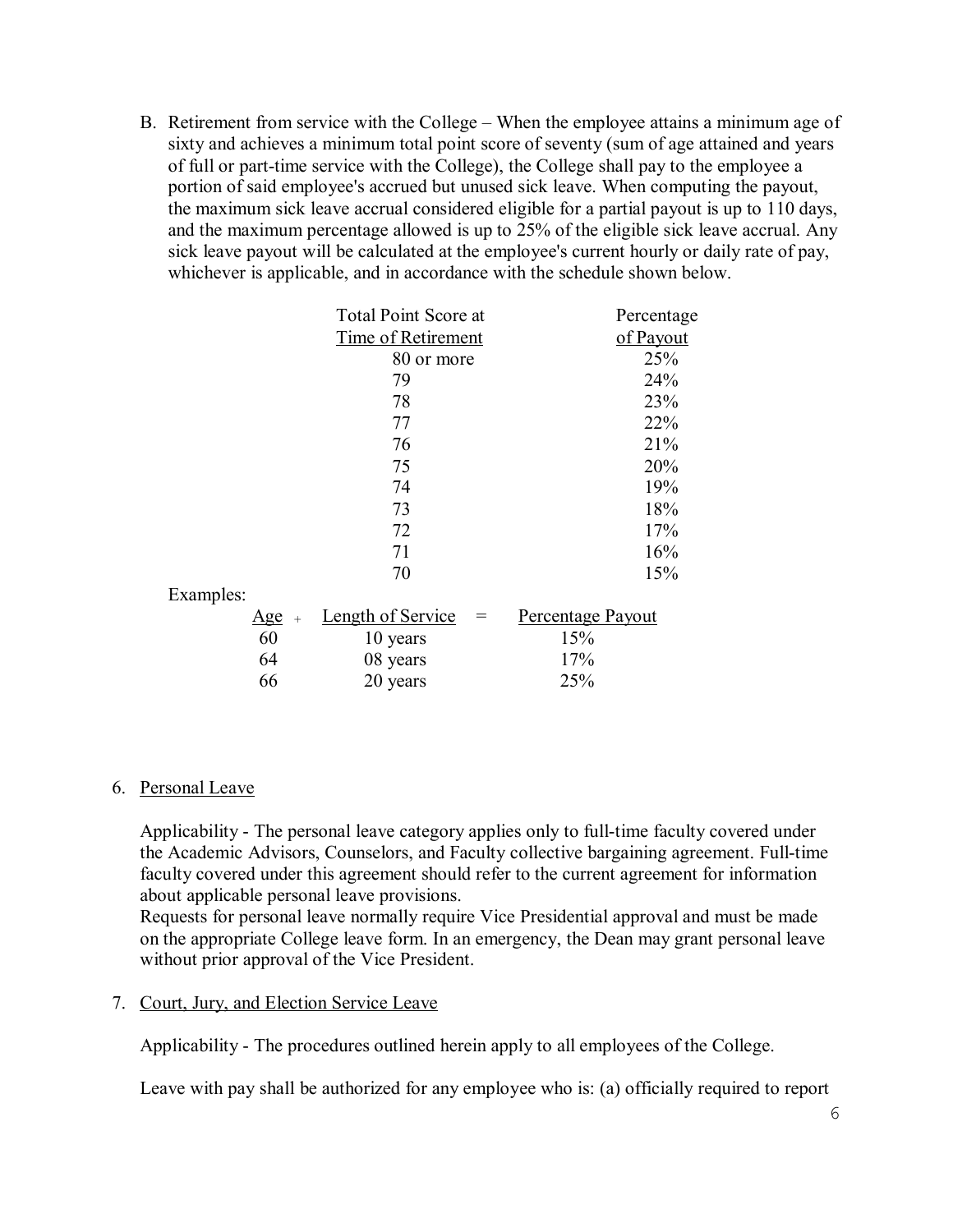for jury duty, (b) subpoenaed in litigation to which he/she is not a party, except litigation to which the employee is a party or witness by reason of his/her employment with the College, or (c) ordered to serve as an election official.

Any payment received for court, jury, or election service, exclusive of mileage and parking fee reimbursement, must be turned over to the College. Contact the payroll office for the repayment options available. A full accounting of payment received by the employee for court, jury, or election service shall be provided at the conclusion of the leave period through normal supervisory channels.

Special Provision for Non-Exempt (Hourly-Paid) Employees: The College will not require the employee to turn over more than the pay associated with the number of hours the employee would have been scheduled to work on that day. For example, if the employee was scheduled to work an eight-hour day at the College and instead worked ten hours at election duty, the employee would be required to turn over 80% of his/her election pay to the College. Conversely, if the employee was scheduled to work an eight-hour day at the College but only worked six hours at election duty yet did not report to work after his/her service, he/she would be required to make up two hours within the same work week or take two hours of annual leave.

Notification of the need for court, jury, or election service leave must be made on the appropriate College form with additional details and supporting documentation attached. Court, jury, and election service leave requires the approval of the immediate supervisor who is verifying that the appropriate documentation has been provided.

#### 8. Educational Leave

Applicability - The procedures outlined herein relating to educational leave apply to all regular exempt employees of the College.

Exempt staff may request educational leave, other than sabbatical, to be used for the purpose of enrolling or teaching in a college, university, or special workshop or institute, and for certain types of consultant activities. Requests for educational leave must be made on the appropriate College leave form with additional details and supporting documentation attached. Educational leave is normally without pay unless it is taken at the request of the President.

# 9. Military Leave

Applicability - The procedures outlined in this section apply to College employees as described herein.

Notification of the need for military leave must be made on the appropriate College leave form with additional details and supporting documentation attached, including a copy of the relevant military orders. Military leave requires the approval of the immediate supervisor who is verifying that the appropriate documentation has been provided.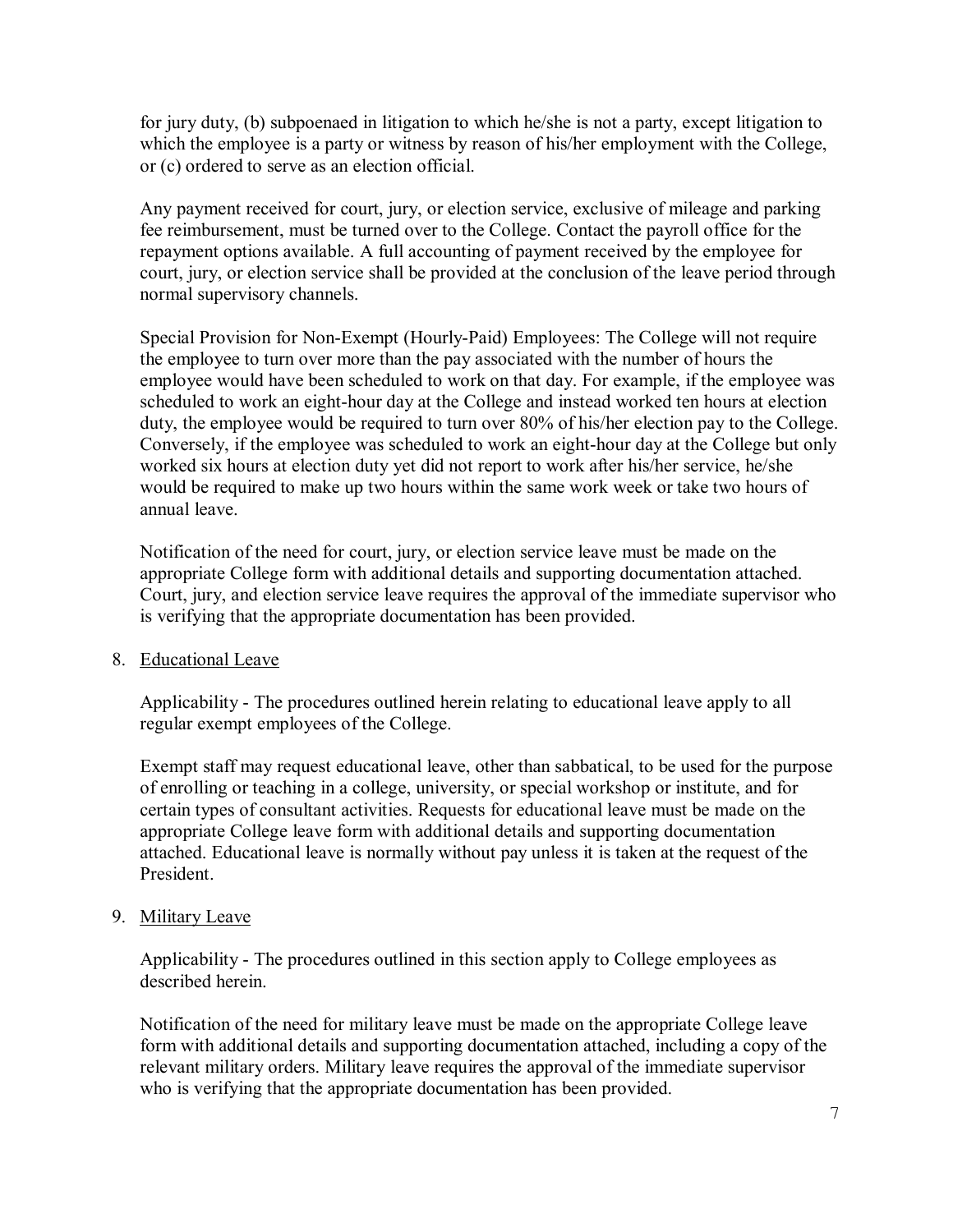#### A. Military Leave Pay

(1) State of Nebraska Non-Emergency Active Service

Employees who are members of the National Guard, Army Reserve, Naval Reserve, Marine Corps Reserve, Air Force Reserve, or Coast Guard Reserve may take military leave when summoned into or employed in non-emergency active military service of the State of Nebraska; for example, Reserve or National Guard summer camps. The College will pay the employee's normal daily rate of pay to such employees, not to exceed fifteen (15) work days in any one calendar year, during such non-emergency active service. This service for up to fifteen (15) work days in any one calendar year will not result in a reduction of the employee's accrued annual leave.

(2) State of Nebraska Emergency Active Service

Employees who are members of the National Guard, Army Reserve, Naval Reserve, Marine Corps Reserve, Air Force Reserve, or Coast Guard Reserve ordered to emergency active service by the Governor of Nebraska; for example, to serve during tornado, flood, and blizzard emergencies, will be granted military leave until released from such emergency active service by competent authority. The College will pay the difference between the employee's military salary or compensation and the employee's normal College salary or compensation, provided the College salary or compensation is greater. Employees returning from such military leave shall submit to the Payroll Office evidence of military pay received. This does not apply to active service in the service of the United States; that is, the federal government.

Note: Similarly situated College employees who are residents of a state other than Nebraska and are called to duty for non-emergency or emergency active service will be granted comparable military leave in accordance with the provisions outlined above.

- (3) Federal Service
	- (a) Employees who are members of the National Guard, Army Reserve, Naval Reserve, Marine Corps Reserve, Air Force Reserve, or Coast Guard Reserve may take military leave when ordered into or employed in the military service of the United States; that is, the federal government. The College will pay the employee's normal daily rate of pay to such employees for a period not to exceed fifteen (15) work days in any one calendar year. This service for up to fifteen (15) work days in any one calendar year will not result in a reduction of the employee's accrued annual leave.
	- (b) Employees may take military leave to undergo military training with the armed forces of the United States. The College will pay the employee's normal daily rate of pay to such employees, not to exceed fifteen (15) work days in any one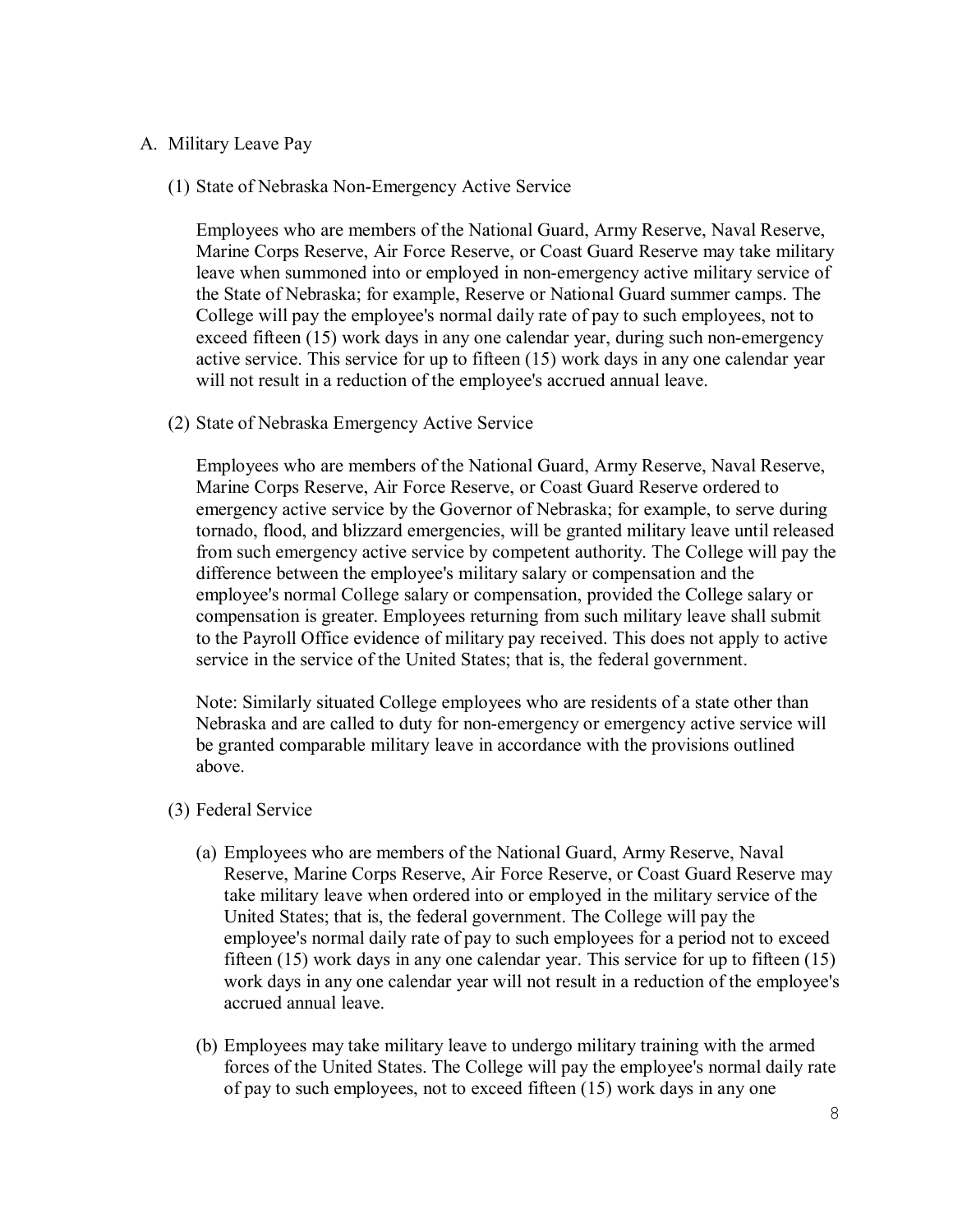calendar year, during such service.

- (c) During any one calendar year, the College will not pay more than an aggregate of fifteen (15) days full pay to an employee under subparagraphs  $12.A(3)$  (a) and (b). In other words, pay under subparagraph 12.A(3) (b) shall not be construed as being in addition to pay under subparagraph 12.A(3) (a).
- (4) The intention of the above military leave pay provisions is to assure that employees receive all pay due to them under Sections 55-160 and 55-161 of the Nebraska Revised Statutes, as amended. If applicable state or federal statutes are enacted or amended, the College will abide by the requirements of the law as it is then current, without regard to contradictory provisions of this section, if any. The College does not pay employees with respect to the period of military leave, except as provided in such statutes.
- B. Reinstatement after Military Leave

This policy complies with the Uniformed Services Employment and Reemployment Rights Act (USERRA), and as it may hereafter be amended.

- (1) Employees who take military leave (other than for State of Nebraska or State of Iowa emergency active service) are entitled to reinstatement on return from military leave which lasts for a period no longer than four years (except to the extent a longer period of time may be required by federal law), if they make application for reinstatement within the time and in the manner required by law. Reinstatement may be denied under this subparagraph if the employee's military service was not satisfactorily completed, if the employee was not released from military service under honorable conditions, or if the employee is otherwise not qualified under the law.
- (2) Employees called to State of Nebraska (or a state other than Nebraska) emergency active service under the circumstances described in subparagraph 12.A(2), above, shall be entitled to reinstatement upon release from such emergency active service, if they make application for reinstatement within the time and in the manner required by law.

#### 10. Bereavement Leave

Applicability - The procedures outlined herein regarding bereavement leave apply to all regular non-exempt (hourly paid) employees and to all regular exempt (salaried) employees except for academic advisors, counselors, and faculty whose bereavement leave provisions are described in their collective bargaining agreement.

Subject to the approval of the respective Vice President or College Business Officer, an employee covered under this procedure is eligible to take bereavement leave in the event of a death within the employee's immediate family. For the purpose of bereavement leave, the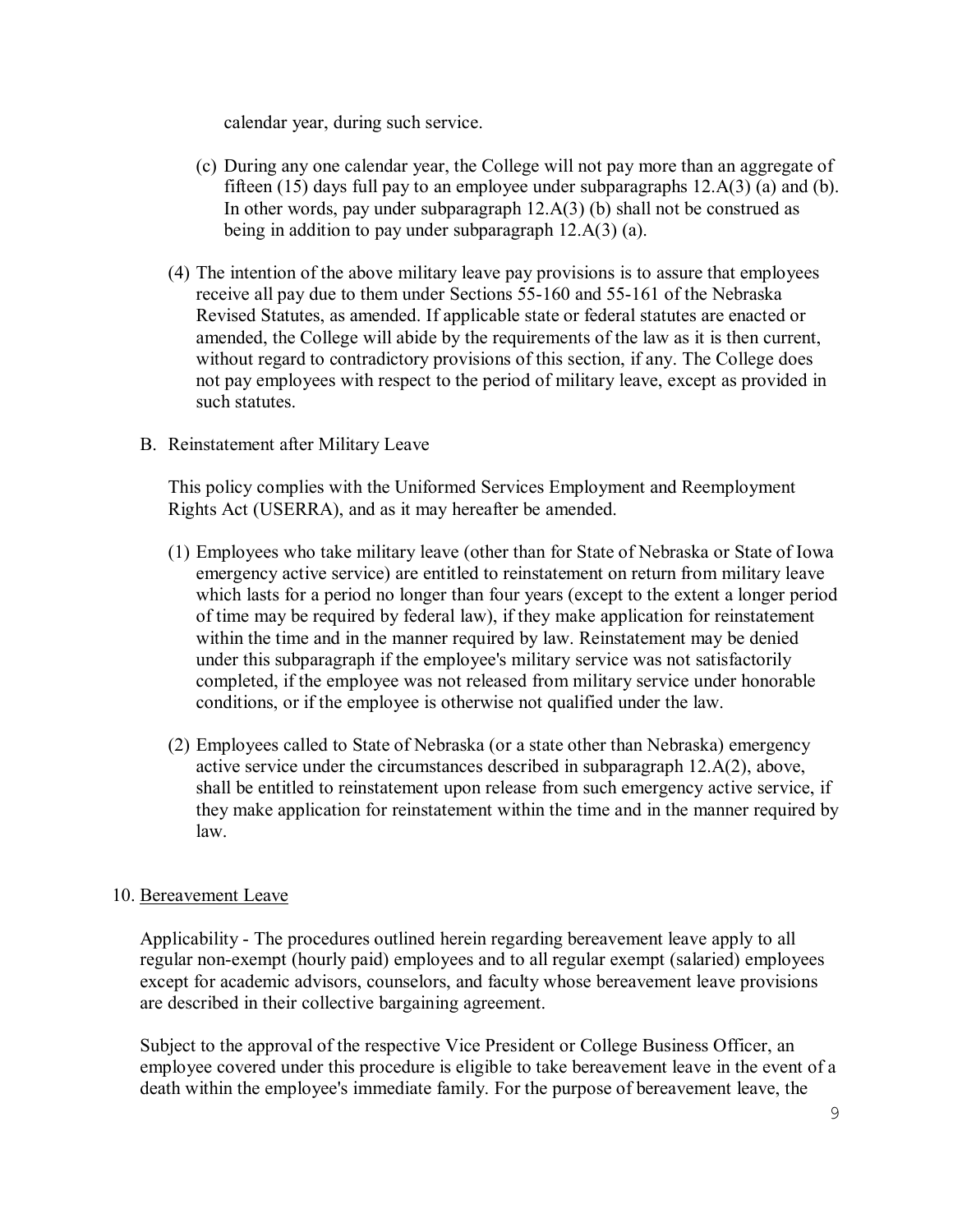term "immediate family" shall include the employee's father, mother, step-father, step-mother, grandfather, grandmother, spouse, child, step-child, grandchild, brother, sister, father-in-law, mother-in-law, brother-in-law, sister-in-law, son-in-law, daughter-in-law, and any other relatives living in the employee's household.

With regard to a miscarriage or stillbirth, bereavement can be used if the baby is given a name, has a birth/death certificate and a funeral service. Otherwise, the employee may use sick leave.

In no case shall the leave exceed five (5) days or forty (40) hours for any one death, or more than a total of twelve (12) days or ninety-six (96) hours in a fiscal year. Bereavement leave days do not have to be taken consecutively.

In addition, approved time off without pay may be granted for a period of up to a maximum of three days for the death of an aunt, uncle, first cousin, niece, or nephew. The length of the leave will vary depending on the circumstances. With the approval of the employee's supervisor, an employee may utilize accrued annual leave instead of leave without pay.

Furthermore, bereavement leave may be granted for attendance at the funeral service for a coworker at the College where there has been a personal friendship. The granting of this bereavement leave is subject to the supervisor's determination that the absence will not create an interruption in essential work flow.

Requests for bereavement leave must be made on the appropriate College leave form. The Vice President or College Business Officer reserves the right to request written verification of leave upon granting of leave. Bereavement leave is with pay at the employee's hourly or per diem rate, whichever is applicable.

# 11. Catastrophic Disability Leave

A. Applicability **-** The procedures outlined herein relating to catastrophic disability leave apply to all full-time regular College employees who have been employed in one or more full-time regular positions at the College for a minimum of one year immediately preceding the commencement of the absence in question.

If awarded by the College President, catastrophic disability leave allows short-term disability payments to a disabled employee during the ninety-day waiting period required before an employee is eligible for consideration under the College's long-term disability insurance plan. Specific provisions regarding the extent of disability, duration of incapacity, and prior exhaustion of accrued sick, annual, and other paid leave benefits apply concerning catastrophic disability leave. Catastrophic disability leave is not intended to be available as a supplemental sick leave plan whenever sick leave becomes exhausted. Rather, award of catastrophic disability leave is entirely within the discretion of the College President and is intended to be made available only in situations in which the occurrence of long-term disability is anticipated.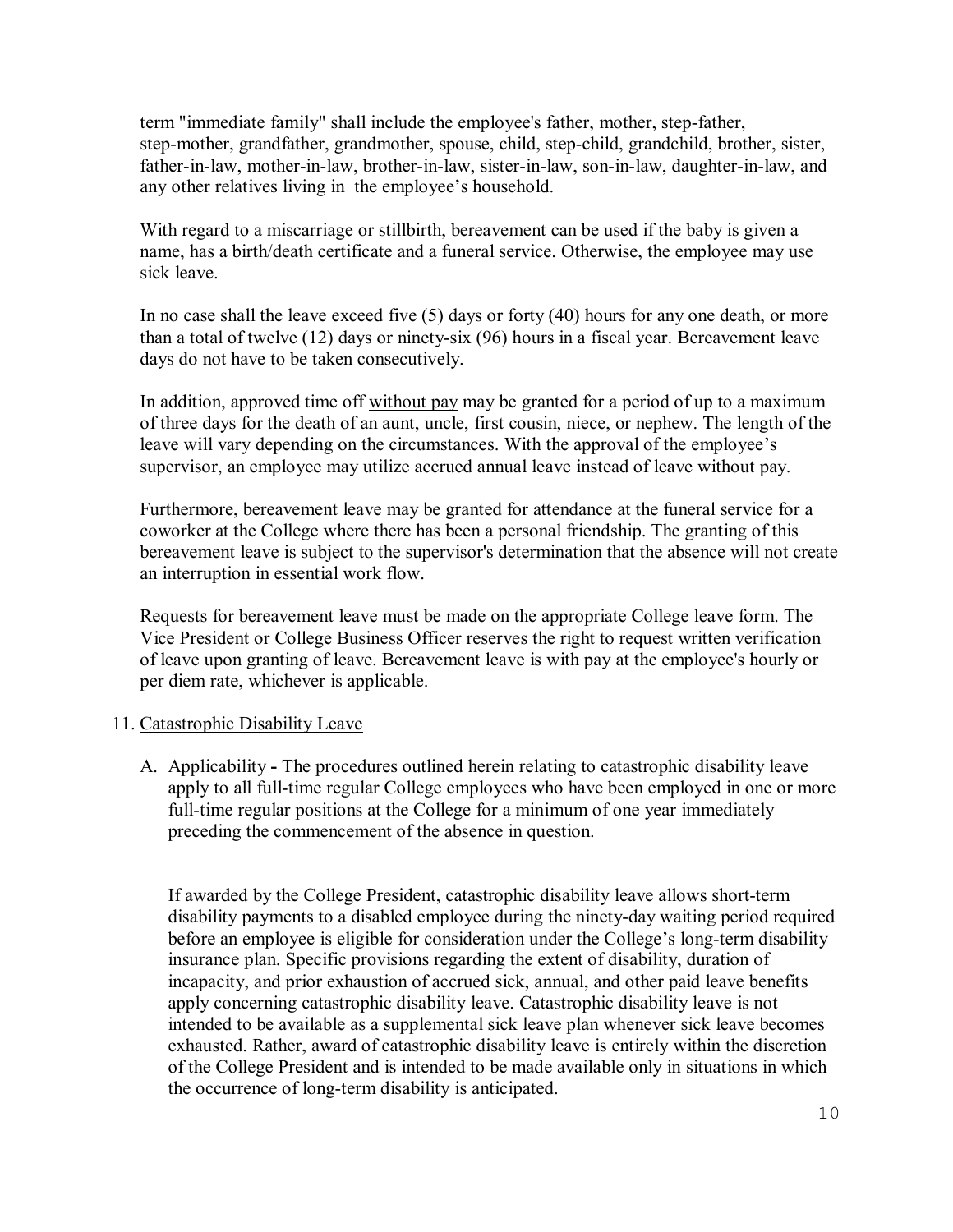Catastrophic disability leave may be awarded to an employee only if all four of the following requirements are met:

- 1) The employee is disabled by accidental bodily injury or physical or mental illness which is not compensable by workers' compensation or under any other disability insurance plan;
- 2) The employee is unable to perform the material and substantial duties of the employee's position at the College and any substitute duties which the College may offer;
- 3) It is anticipated and reasonably likely that the employee's disability will extend into long-term disability as defined in the College's long-term disability insurance plan; and
- 4) The employee has never previously received catastrophic disability leave pay from the College under this or any predecessor catastrophic disability leave plan.
- B. Conditions If awarded, catastrophic disability leave pay will commence only after all of the employee's accumulated sick leave, annual leave, and personal leave accruals have been exhausted and only after twenty (20) consecutive work days have been expended in a non-work status. Some portion or all of those twenty (20) consecutive work days will be unpaid if the employee has insufficient sick leave, annual leave, and personal leave accrued so as to be entitled to payment for those days.

To be considered for catastrophic disability leave pay, an employee must further:

- 1) be in good employment standing; that is, not undergoing or subject to any pending imposed disciplinary action;
- 2) have been employed in one or more full-time regular positions at the College for a minimum of one consecutive year immediately preceding the commencement of the absence in question; and
- 3) not have an established termination, resignation, or retirement date which is within thirty (30) calendar days of the proposed start date of catastrophic disability leave pay.
- C. Benefits If the College President awards an employee catastrophic disability leave pay, the College will:
	- 1) pay the employee catastrophic disability leave pay at two-thirds (2/3) of the employee's base pay rate for a maximum period of forty-five (45) work days.
	- 2) make contributions to the employee's retirement plan based upon the catastrophic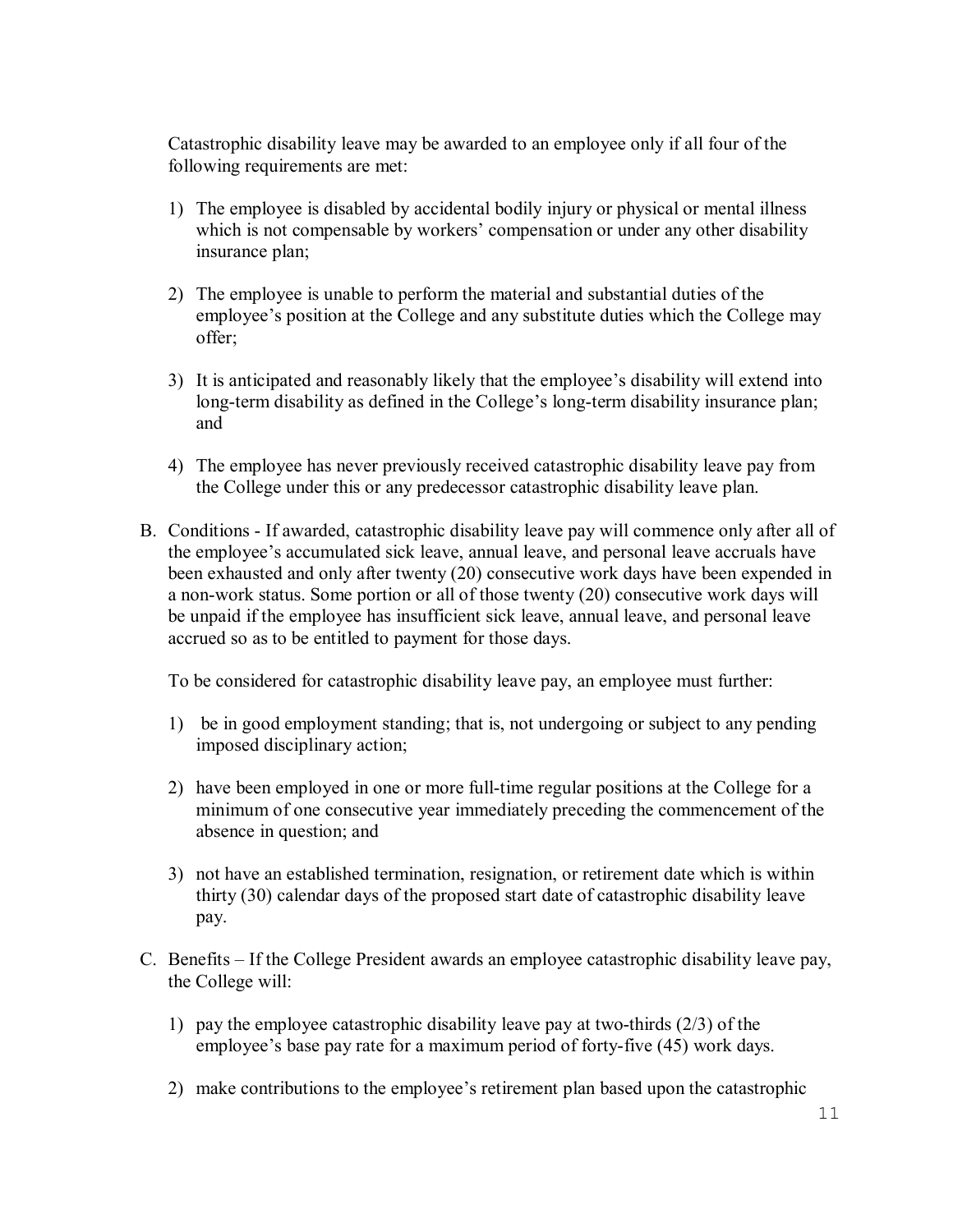disability leave amount actually paid and the contribution percentage the employee elected and the College matched immediately prior to the employee's absence from work.

- D. Catastrophic pay will end effective not later than when long-term disability payments effectively begin. The employee must reimburse the College the amount of catastrophic pay paid to the employee for any work day for which the long-term disability insurance carrier pays any long-term disability benefits to the employee. Additional conditions associated with catastrophic disability leave are:
	- 1) An employee who resigns, retires, or otherwise voluntarily terminates employment with the College for a reason other than disability within one year after receiving any payment for catastrophic leave must repay to the College the entire amount of that catastrophic disability leave pay, unless such payment is waived by the College President. An employee who accepts catastrophic disability leave thereby agrees to this repayment provision.
	- 2) Any days of an employee's lifetime maximum allowance of catastrophic disability leave which have not been taken as of the date of the employee's resignation, dismissal, retirement, or death will not be paid to the employee or any beneficiary, representative, or estate of the employee.
	- 3) During the period of catastrophic leave, sick leave and annual leave are not earned by the employee and do not accrue.

Requests for catastrophic disability leave must be made in writing and substantiated by medical certification. To protect the privacy rights of all employees, only Human Resources may request and maintain medical information about College employees.

The College President has and reserves the sole and exclusive rights to interpret and determine the meaning of this catastrophic disability leave policy and whether an employee shall be awarded catastrophic disability leave pay under this policy. All such determinations by the College President shall be final and binding, and no grievance procedure shall be available or utilized to review or appeal any such determination.

# 12. Family and Medical Leave (FMLA) and Servicemember Family and Medical Leave

Applicability - The guidance and procedures outlined herein relating to family and medical leave apply to employees who are "eligible employees" as defined in subparagraph A.(3) below, and as may be amended by state or federal law. The College's intent is to fully comply with the FMLA, as amended and interpreted by the courts and the federal government. If applicable state or federal statutes are amended, or reinterpreted, to change the application or meaning of the law, then the College will abide by the requirements of the law as it is then current without regard to contradictory provisions of this section, if any.

Purpose and Reservation - This guidance describes the conditions under which eligible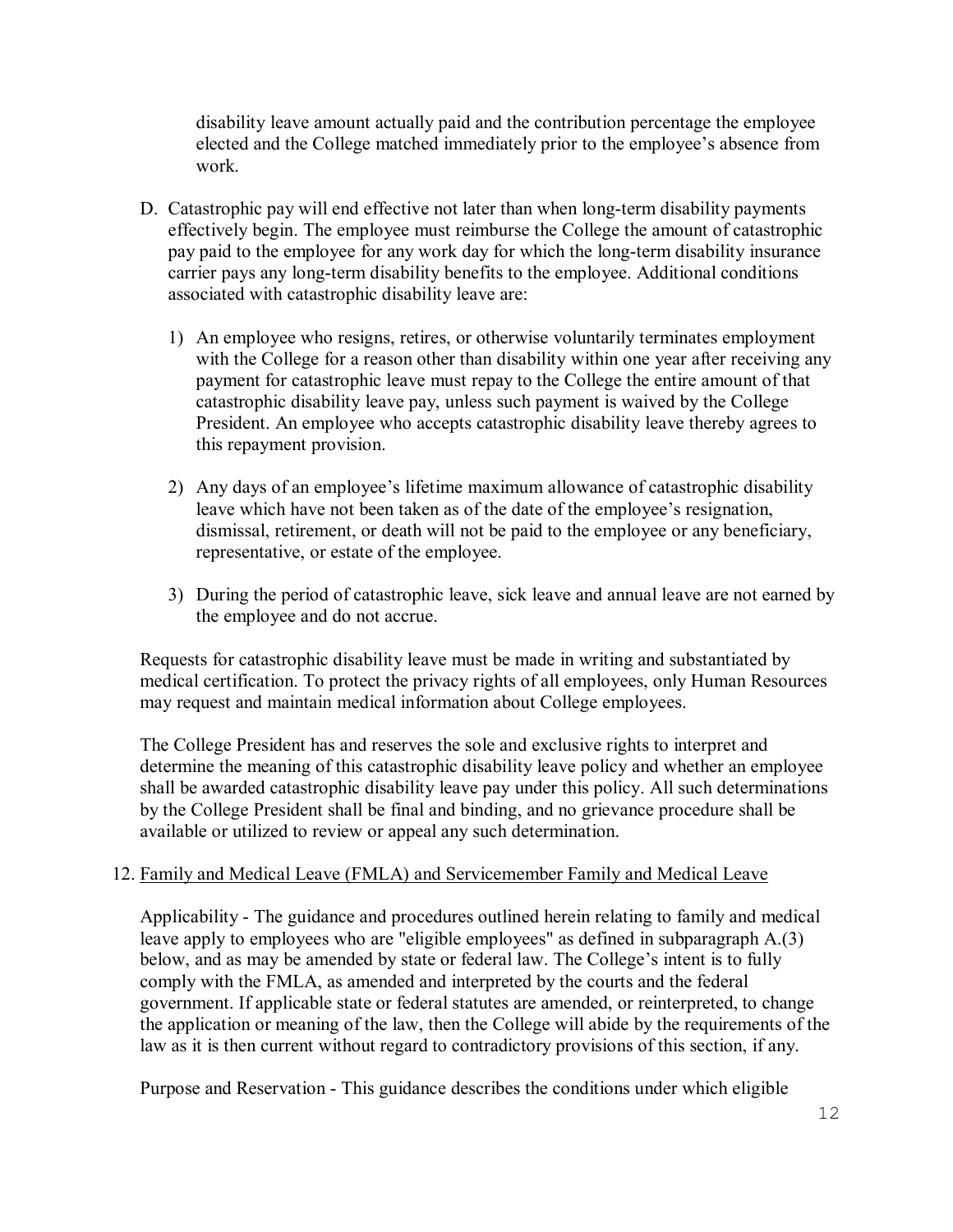employees may request time off without pay for limited time periods for family and medical leave with job protection. It is intended to facilitate compliance with the federal Family and Medical Leave Act of 1993 (the "Act"), but cannot realistically cover every possible situation which may arise under the Act. The College reserves the discretionary rights to fully and finally construe the terms of this guidance, determine eligibility for and the extent of benefits to be granted under this guidance, and to allow or disallow benefits under this guidance in specific factual circumstances in any manner or under any conditions allowed by the Act. This guidance shall not be construed or interpreted to entitle any employee to any benefit greater or more favorable to the employee than is required by the Act or by valid regulations implementing the Act.

A. Definitions - As used in this guidance, the following terms have the following meanings.

(1) Family or Medical Leave - The term "family or medical leave" means an approved absence potentially available to eligible employees for up to a total of twelve (12) weeks of unpaid leave during an applicable twelve-month period under the following circumstances: (a) Because of the birth of the employee's son or daughter, and in order to care for such son or daughter ("birth leave"); (b) Because of the placement of a son or daughter with the employee for adoption or foster care ("placement leave"); (c) In order to care for the employee's spouse and/or qualifying son, daughter, or parent who has a serious health condition ("health of relative leave"); or (d) When the employee is unable to perform the functions of his or her position because of a serious health condition of the employee ("health of employee leave").

Limitations: Under certain circumstances, birth leave or placement leave may be taken prior to the actual birth or placement. Entitlement to birth leave or placement leave shall expire one calendar year after the date of birth or placement.

Spouses who are both employed by the College will be entitled to a total of twelve (12) weeks of leave between them (rather than twelve weeks each) during an applicable twelve-month period for birth leave, placement leave, or health of a relative leave where taken to care for a parent having a serious health condition. If a husband and wife both use a portion of the total twelve-week FMLA leave entitlement for one of the reasons listed in the preceding sentence, each would be entitled to the difference between the amount he or she has taken individually and twelve (12) weeks for FMLA leave for other reasons. For example, if each spouse took six (6) weeks of leave for the birth of a child, each could later use an additional six  $(6)$  weeks due to a personal illness or to care for a sick child for a total of  $(12)$ weeks combined between the two spouses.

(2) An Applicable Twelve-Month Period - The phrase "an applicable twelve-month period," as used in the phrase "up to a total of twelve (12) weeks of unpaid leave during an applicable twelve-month period" in subparagraph A.(1) above, means the rolling twelve-month period measured backward from the date an employee uses any family or medical leave after previously having taken any family or medical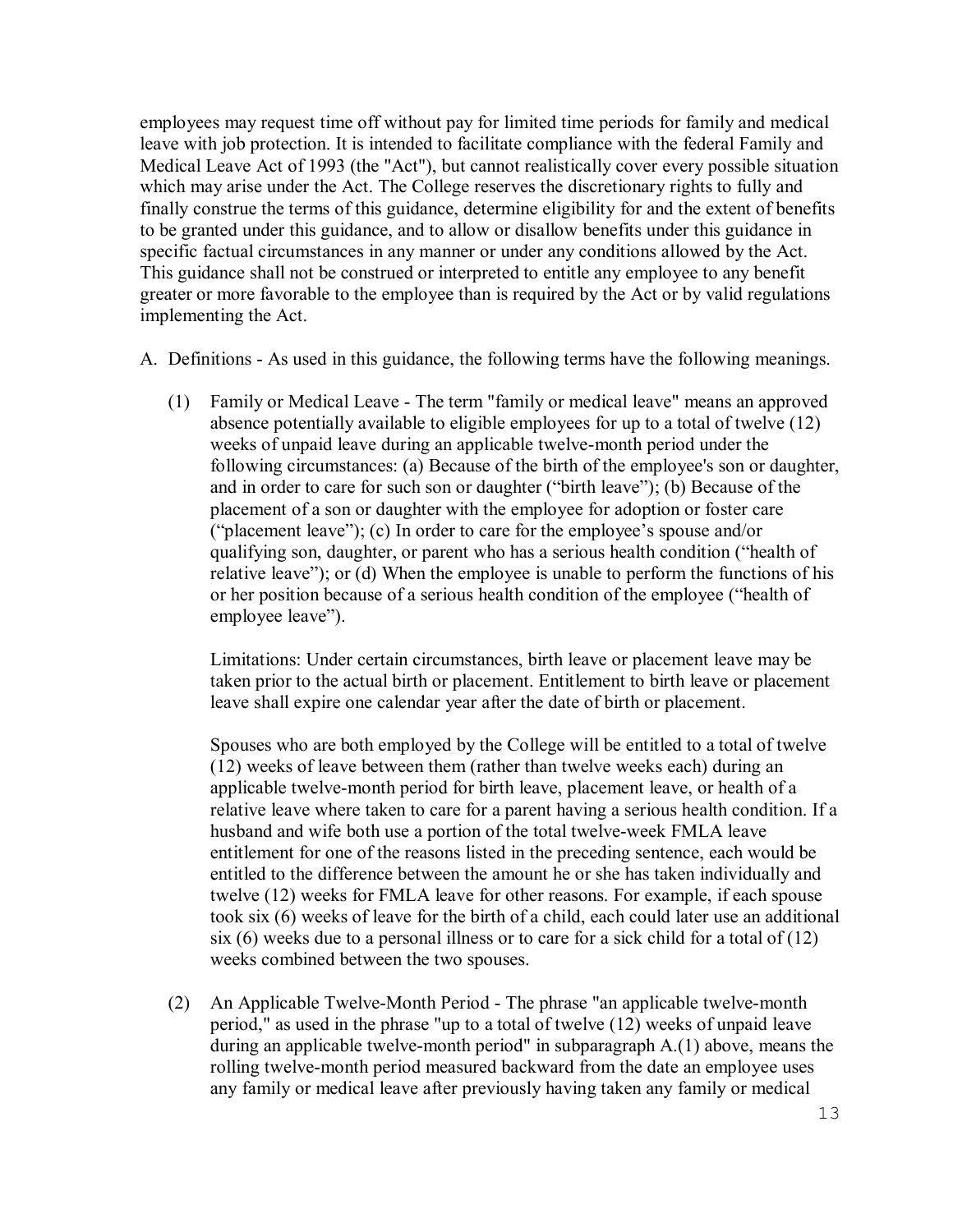leave. For further clarification of this provision, contact Human Resources.

- (3) Eligible Employee The term "eligible employee" means an employee who has been employed by the College (a) for a total of at least twelve (12) months (which need not be consecutive) and for at least 1,250 hours of service during the twelve (12) consecutive months immediately preceding the requested date of leave commencement, and (b) who is employed by the College at a worksite and fifty (50) or more employees are employed by the College within seventy-five (75) miles of that worksite.
- (4) Employment Benefits The term "employment benefits" means all benefits provided or made available by the College to employees, as applicable under the College's benefit plans, including group life insurance, health insurance, disability insurance, sick leave, annual leave, educational benefits, and retirement plans.
- (5) Group Health Plan The term "group health plan" means any plan of, or contributed to by, the College (including a self-insured plan) to provide health care (directly or otherwise) to the College's employees, former employees, or the families of such employees or former employees.
- (6) Health Care Provider The term "health care provider" means (a) a doctor of medicine or osteopathy who is authorized to practice medicine or surgery (as appropriate) by the State in which the doctor practices; or (b) any other person determined by the Secretary of Labor, in regulations implementing the Act, to be capable of providing health care services.
- (7) Highly Compensated Employee The term "highly compensated employee" means a salaried eligible employee who is among the highest paid ten (10) percent of the employees employed by the College within seventy-five (75) miles of the facility at which the employee is employed.
- (8) Parent The term "parent" means the biological parent of an employee or an individual who stood *in loco parentis* (had day-to-day responsibility for and provided financial support) to an employee when the employee was a son or daughter. The term does not include an employee's parent-in-law.
- (9) Reduced Leave Schedule The term "reduced leave schedule" means a leave schedule that reduces the usual number of hours per workweek or hours per workday of an employee.
- (10) Serious Health Condition The term "serious health condition" means an illness, injury, impairment, or physical or mental condition that involves (a) inpatient care in a hospital, hospice, or residential medical care facility or any subsequent treatment in connection with such inpatient care; or (b) continuing treatment by a health care provider for an incapacitating condition requiring absence from work, school, or other daily activities for three (3) calendar days or more, or which would likely result in such an absence if not treated by a health care provider; or  $(c)$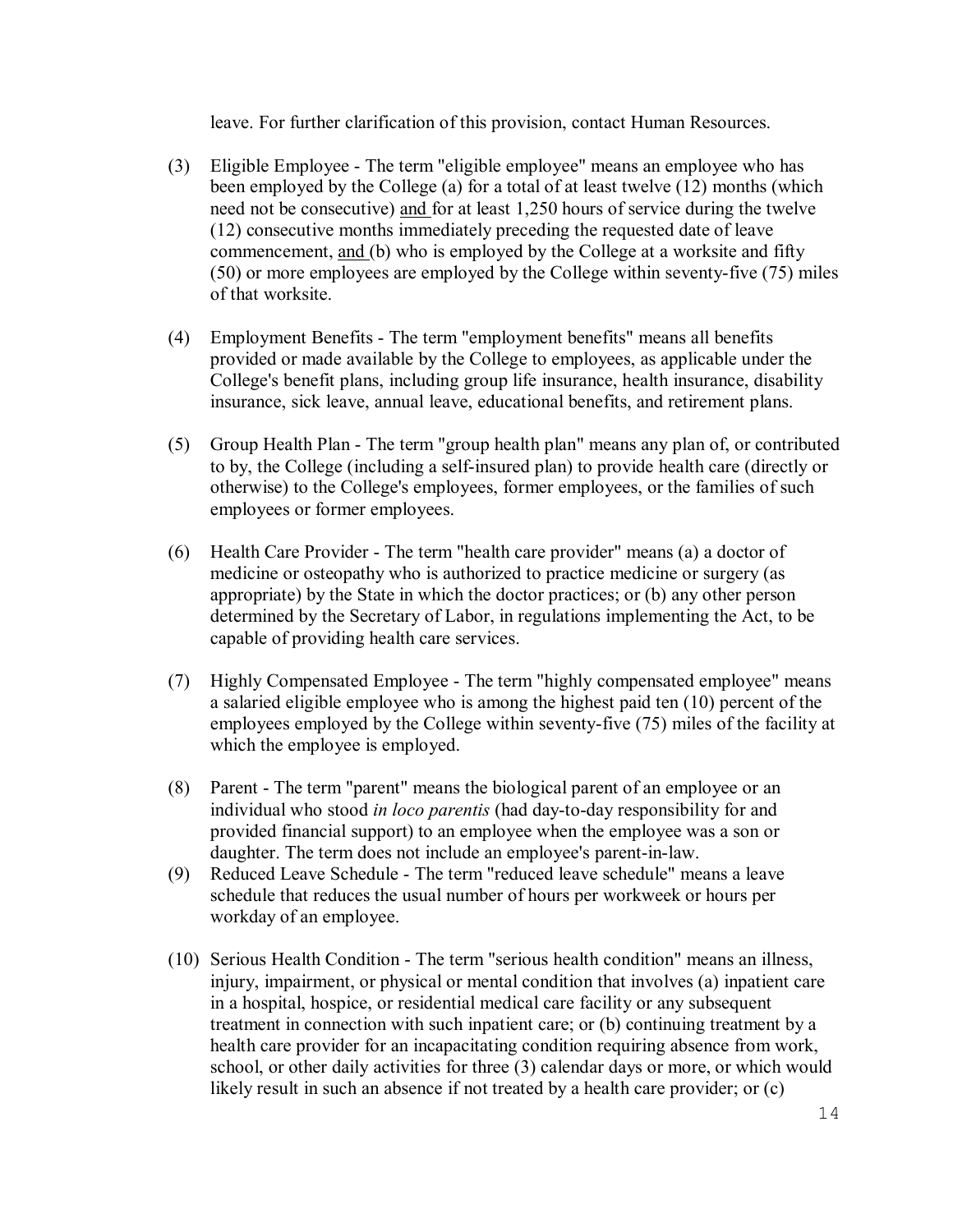continuing treatment by a health care provider as such treatment is more fully described by the Secretary of Labor and regulations implementing the Act; or (d) prenatal care. Examples include heart attacks, heart conditions requiring heart bypass or valve operations, most cancers, back conditions requiring extensive therapy or surgical procedures, strokes, severe respiratory conditions, spinal injuries, appendicitis, pneumonia, emphysema, severe arthritis, severe nervous disorders, injuries caused by serious accidents on or off the job, ongoing pregnancy, severe morning sickness, the need for prenatal care, childbirth and recovery from childbirth.

- (11) Son or Daughter The term "son or daughter" means a biological, adopted, or foster child, a stepchild, a legal ward, or a child of a person standing *in loco parentis* who is (a) under eighteen (18) years of age; or (b) eighteen (18) years of age or older and incapable of self-care because of a mental or physical disability that substantially limits one or more of his or her major life activities as defined in the Americans with Disabilities Act regulations at 29 CFR, Part 1630.
- (12) Spouse The term "spouse" means a husband or wife, as the case may be, recognized or defined as such under applicable state law.
- B. Eligibility Only an "eligible employee" as defined in subparagraph A.(3) above is eligible for a family or medical leave under this guidance.
- C. Relationship to Paid Leave Benefits In the case of a family or medical leave of any type listed in Column A below, if the eligible employee has, under any benefit plan of the College then in effect, accrued any right to paid leave of a type described opposite such Column A type in Column B, then the eligible employee shall be required to substitute such accrued Column B paid leave for the entitlement to Column A family or medical leave to the extent that the eligible employee has accrued any entitlement to paid Column B leave. The substitution of any Column B paid leave entitlements shall be in the order in which such entitlements are listed in Column B. Except as specifically stated otherwise below, listed forms of Column B paid leave must be exhausted before subsequently listed forms may be taken; for example, for a health of relative leave, paid sick leave must be fully exhausted before use of paid personal or annual leave may commence.

| Column A                           | Column B                                                                                                                                                                                 |
|------------------------------------|------------------------------------------------------------------------------------------------------------------------------------------------------------------------------------------|
| Type of Family or<br>Medical Leave | Types of Paid Leave Which Must (Except As<br>Stated Below To Be Optional) Be Substituted<br>to Extent Accrued                                                                            |
| <b>Birth Leave</b>                 | Sick leave (substitution of paid, accrued sick leave<br>for unpaid birth leave or unpaid placement leave is<br>at employee's option (see Note below); personal<br>leave or annual leave. |
| Placement Leave                    | Sick leave (substitution of paid, accrued sick leave<br>1 C                                                                                                                              |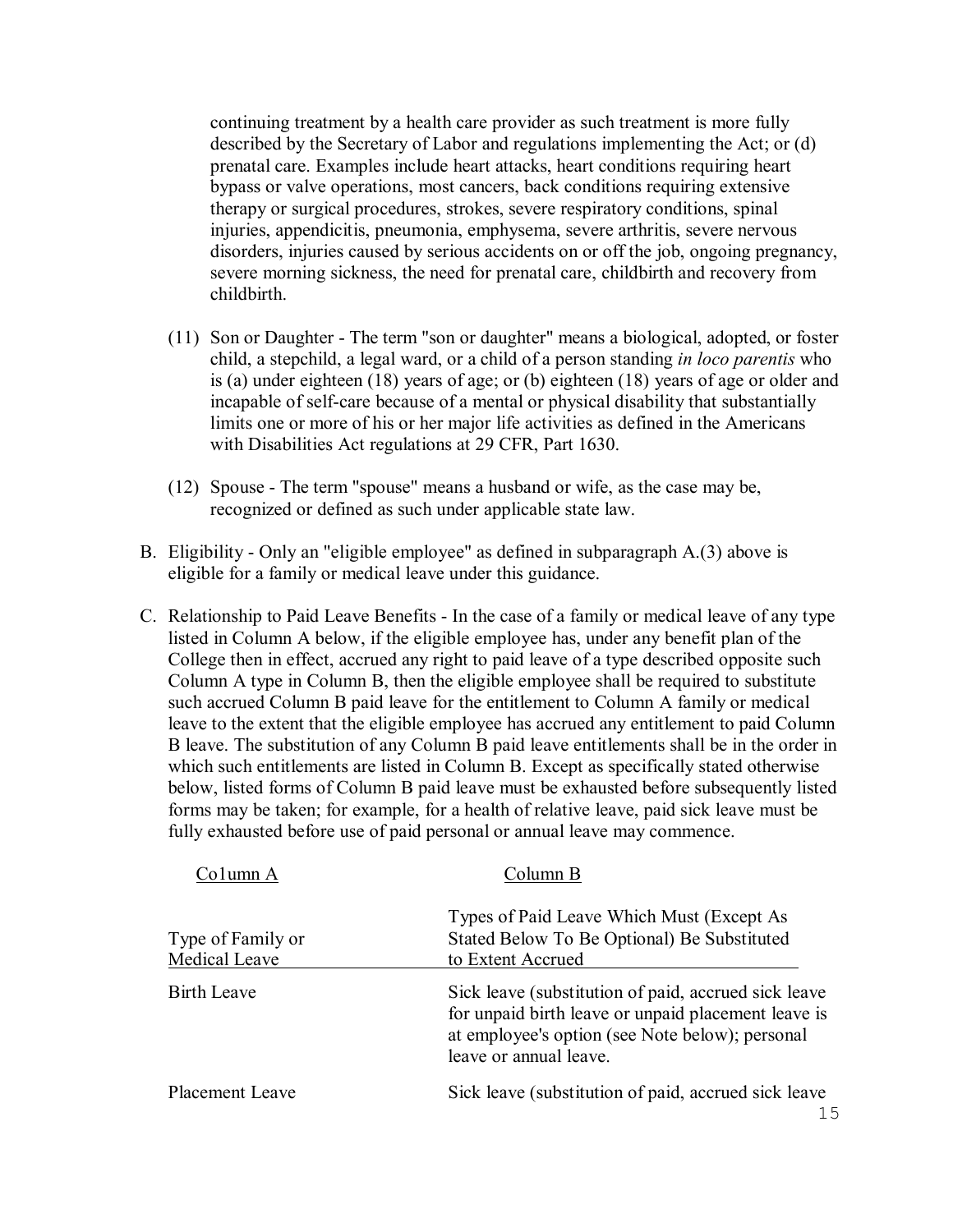|                          | for unpaid birth leave or unpaid placement leave is<br>at employee's option (see Note, below); personal<br>leave or annual leave.                                                                                                                                                                                                                                                                                                                                                                                                                                                     |
|--------------------------|---------------------------------------------------------------------------------------------------------------------------------------------------------------------------------------------------------------------------------------------------------------------------------------------------------------------------------------------------------------------------------------------------------------------------------------------------------------------------------------------------------------------------------------------------------------------------------------|
| Health of Relative Leave | Sick leave; personal leave or annual leave.                                                                                                                                                                                                                                                                                                                                                                                                                                                                                                                                           |
| Health of Employee Leave | Sick leave; personal leave or annual leave. [if the<br>leave circumstances potentially qualify for pay<br>under the college's catastrophic disability leave<br>benefit (see paragraph 14), and if the employee<br>requests and is granted such catastrophic disability<br>leave beginning on or after exhaustion of the<br>employee's paid sick leave and annual leave, then<br>the period with respect to which catastrophic<br>disability leave is paid shall be substituted for any<br>then remaining period of the employee's entitlement<br>to unpaid health of employee leave.] |

Note: Health conditions arising from or connected with prenatal care, pregnancy, maternity, and complications therefrom, will normally fall within health of relative leave or health of employee leave, as the case may be, until the mother (or expectant mother) is no longer medically required to be absent from work or other daily activities. Any leave taken thereafter in connection with caring for the newborn child will normally fall within birth leave. Although the College cannot legally require the employee to use, and the employee is not legally entitled to elect to use, accrued sick leave with pay in lieu of unpaid birth (or placement) leave, the College will permit an employee to elect to use part or all of his or her accrued paid sick leave during any period of birth leave or placement leave, prior to using accrued personal or annual leave.

Example One:An eligible employee who is a non-exempt (hourly paid) staff member requests eight (8) weeks of unpaid health of relative leave to care for her seriously ill mother. The employee has accrued and not used two (2) weeks of paid sick leave and two (2) weeks of paid annual leave. The employee must take the first two (2) weeks as paid sick leave and then two (2) weeks as paid annual leave. The remaining four (4) weeks of requested health of relative leave would be unpaid.

Example Two:An eligible female employee has never used any FMLA leave. The employee is pregnant and requests twelve (12) weeks of leave in connection with having her baby. She has accrued but not used eight (8) weeks of paid sick leave and two (2) weeks of annual leave. The doctor releases the employee to return to work after seven (7) weeks. The first seven (7) weeks are a FMLA health employee leave, and seven (7) weeks of paid sick leave are substituted for those seven (7) weeks. (No election by the employee is permitted in this respect.) This leaves the employee with one (1) unused week of sick leave and two (2) weeks of annual leave. The employee remains entitled to the last five (5) weeks of the requested leave, as an FMLA birth leave. The employee may elect to take the eighth week as paid sick leave. If she so chooses, the eighth week will be paid as paid sick leave, the ninth and tenth weeks will be paid as annual leave, and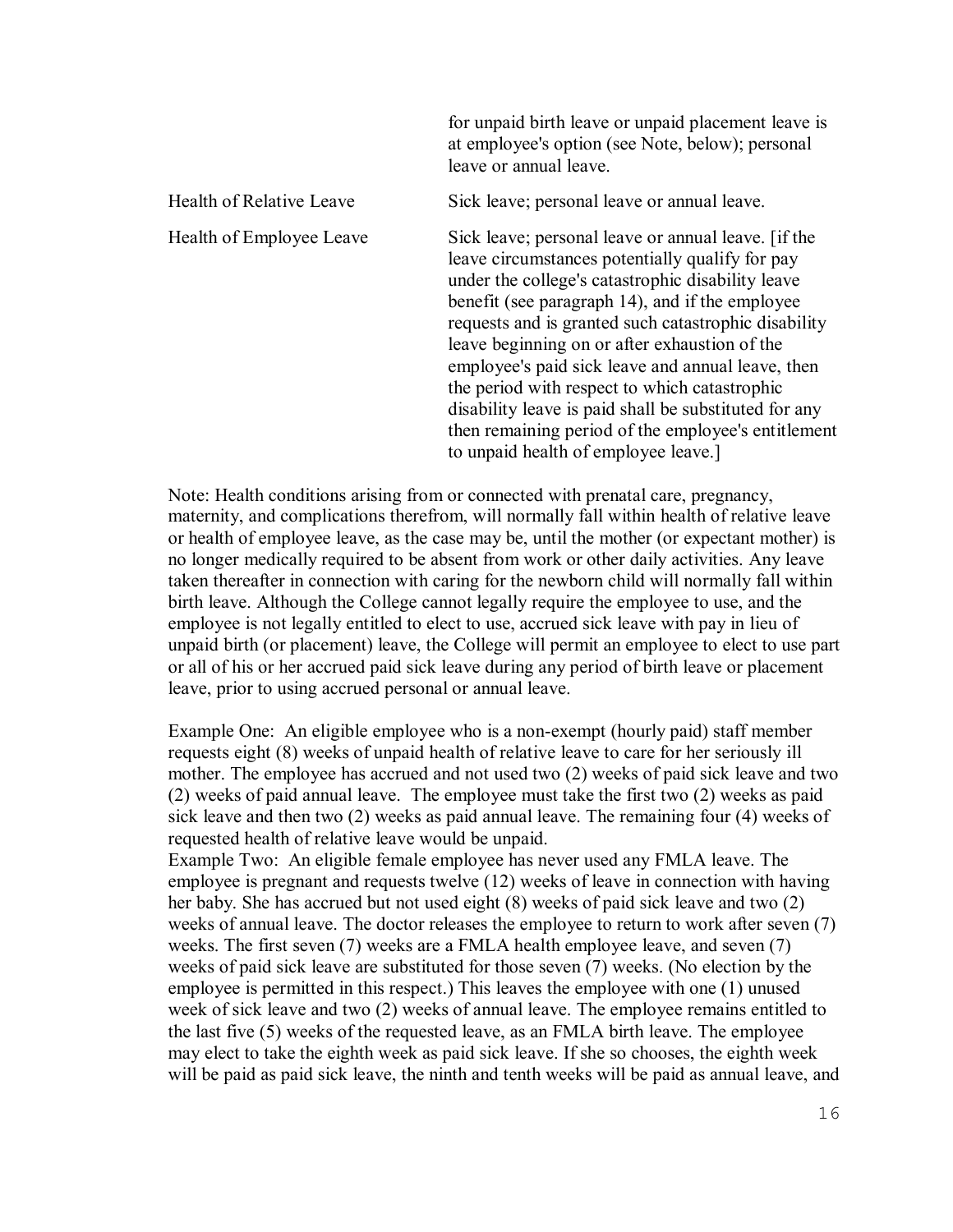the eleventh and twelfth weeks will be unpaid. (The employee will then have exhausted her accrued sick leave and accrued annual leave.) If the employee does not elect to use her one (1) remaining week of accrued sick leave during the eighth week, the eighth and ninth weeks will be paid as annual leave (no election being permitted by the employee in this respect), and the tenth through twelfth weeks will be unpaid, leaving the employee with one (1) week of accrued sick leave and no accrued annual leave. The employee will thus have used her full twelve (12) weeks of FMLA leave entitlement in either case.

Example Three: An eligible male employee has never taken any FMLA leave. His wife, who is not employed by the College, has a baby, and the employee requests twelve (12) weeks of FMLA birth leave. The employee has accrued but not used four (4) weeks of paid sick leave and two (2) weeks of annual leave. The employee may elect to use between zero hours and four (4) weeks of paid sick leave. Assuming he elects to take only the first three (3) weeks as paid sick leave (so that he will have one (1) week of paid sick leave remaining), the fourth and fifth weeks will be paid as paid annual leave (no election being permitted by the employee in this respect). The sixth through twelfth weeks would then be unpaid. This assumes the male employee is taking only birth leave. If, however, the employee's spouse had a serious health condition for the first eight (8) of the twelve (12) weeks, and her physician certified that the employee's presence was needed to care for his spouse during those eight (8) weeks, then for those eight (8) weeks the employee would be on an FMLA health of relative leave rather than on FMLA birth leave, and the College would require that the employee's accrued sick leave be substituted, on an hour-for-hour basis, for the health of relative leave, until the employee's accrued sick leave is exhausted. Thereafter, the employee's accrued annual leave would be substituted on an hour-for-hour basis during the fifth and sixth weeks. Once accrued annual leave is exhausted, the remaining weeks of leave would be unpaid.

- D. General Requirements and Conditions of Leave
	- (1) Medical Certification The College requires medical certification from a health care provider to support a request for health of employee leave or health of relative leave. The certification must state the date on which the serious health condition commenced, the probable duration of the condition, and the appropriate medical facts within the knowledge of the health care provider regarding the condition. In addition, for health of employee leave, the certification must include a statement that the employee is unable to perform the functions of his or her position or must be absent from work for treatment. For a health of relative leave, the certification also must state that the employee is needed to care for his or her son, daughter, spouse, or parent and must include an estimate of the amount of time the employee is needed to provide such care. In its discretion, the College may require a second medical opinion at its own expense. If the first and second opinions differ, the College, at its own expense, may require the binding opinion of a third health care provider designated or approved jointly by the College and the employee.
	- (2) Health of relative leave and/or health of employee leave may be taken on an intermittent or reduced leave schedule basis if such basis is certified by the health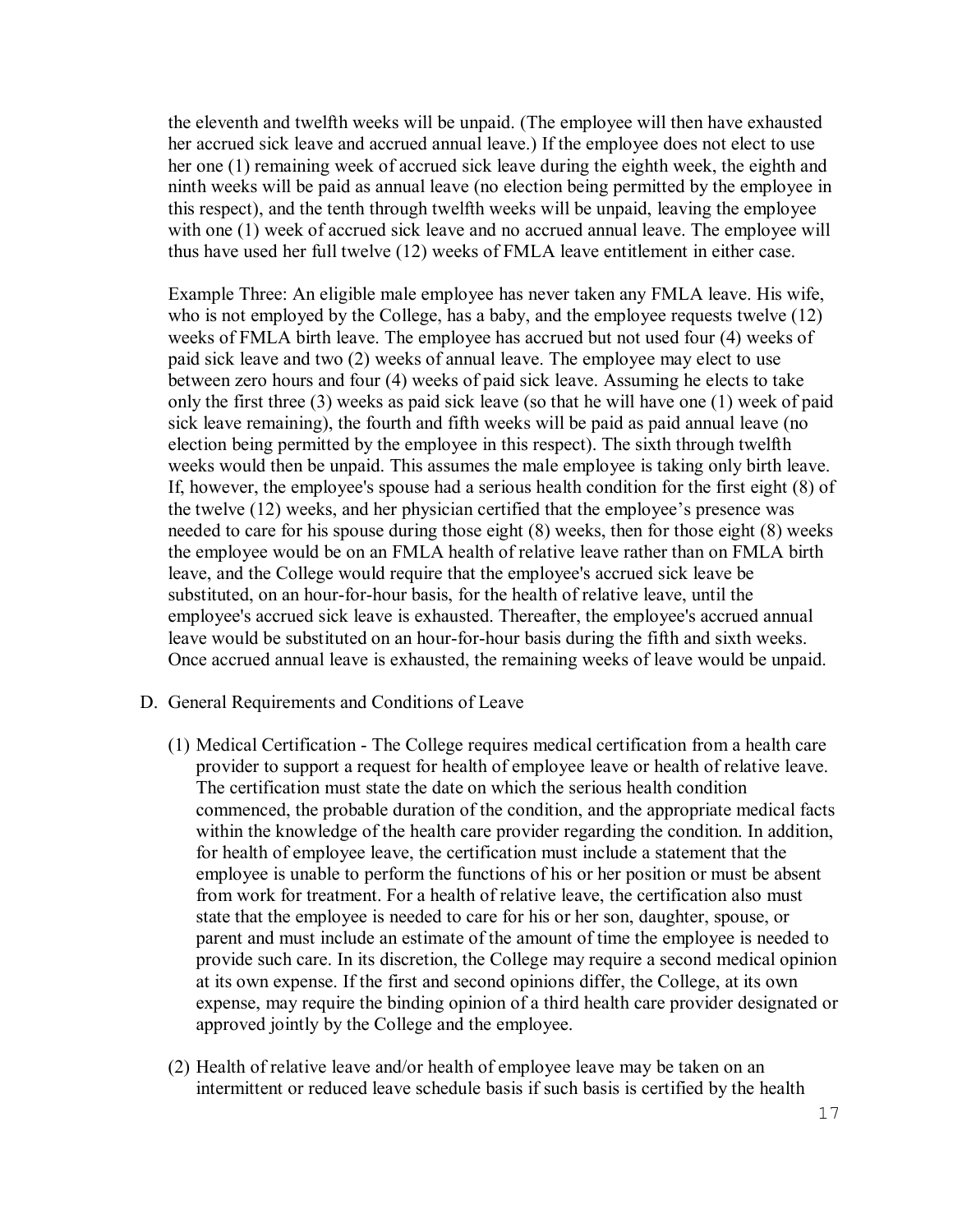care provider to be medically necessary. If leave is requested on such a basis, however, the College may require the employee to transfer temporarily to an alternative position, having equivalent pay and benefits, which better accommodates recurring periods of absence or a part-time schedule. Birth leave and placement leave may not be taken on an intermittent or reduced leave schedule basis unless the employee and College mutually so agree.

- (3) The College may require the employee to obtain and provide subsequent recertifications from the health care provider at any reasonable interval allowed by law. However, recertifications will not be required by the College more often than every thirty (30) days, except where permitted in the circumstances described in the Labor Department regulations implementing the Act.
- (4) The College may request documentation of the in *loco parentis* relationship for placement leave or health of relative leave.
- E. Notification and Reporting Requirements

When the need for leave is foreseeable, such as a birth leave, placement leave, or planned medical treatment, the employee must provide reasonable prior notice to the College. Except where medical or other circumstances make it impossible to do so, this shall require at least thirty (30) days' notice by the employee of the need for leave under this procedure. Where it is not possible to give thirty (30) days' notice, notice must be given to the College as soon as practicable, which means within two (2) business days after the need for leave becomes known to the employee. Where the need for health of relative leave or health of employee leave is foreseeable based on planned medical treatment, the employee must also make a reasonable effort to schedule the treatment so as not to unduly disrupt College operations. While on health of employee leave, the employee will be required to report periodically on his or her leave status and intention to return to work.

- F. Status of Employment Benefits during Leave of Absence
	- (1) When an eligible employee is granted an approved unpaid leave under this guidance, the College will maintain the employee's coverage; that is, pay any portion of the premium normally paid by the College for active employees of the same classification as the eligible employee in question under any group health plan maintained by the College. This shall continue for the duration of the employee's unpaid leave under this guidance, up to the durational limit of the employee's leave entitlement under this guidance. **The employee will be responsible for paying any portion of the group health plan premium normally paid by actively working employees of the employee's classification.** The employee's group health plan coverage will be maintained at the level and under the conditions coverage would have been provided if the employee had continued in active employment continuously for the duration of such leave.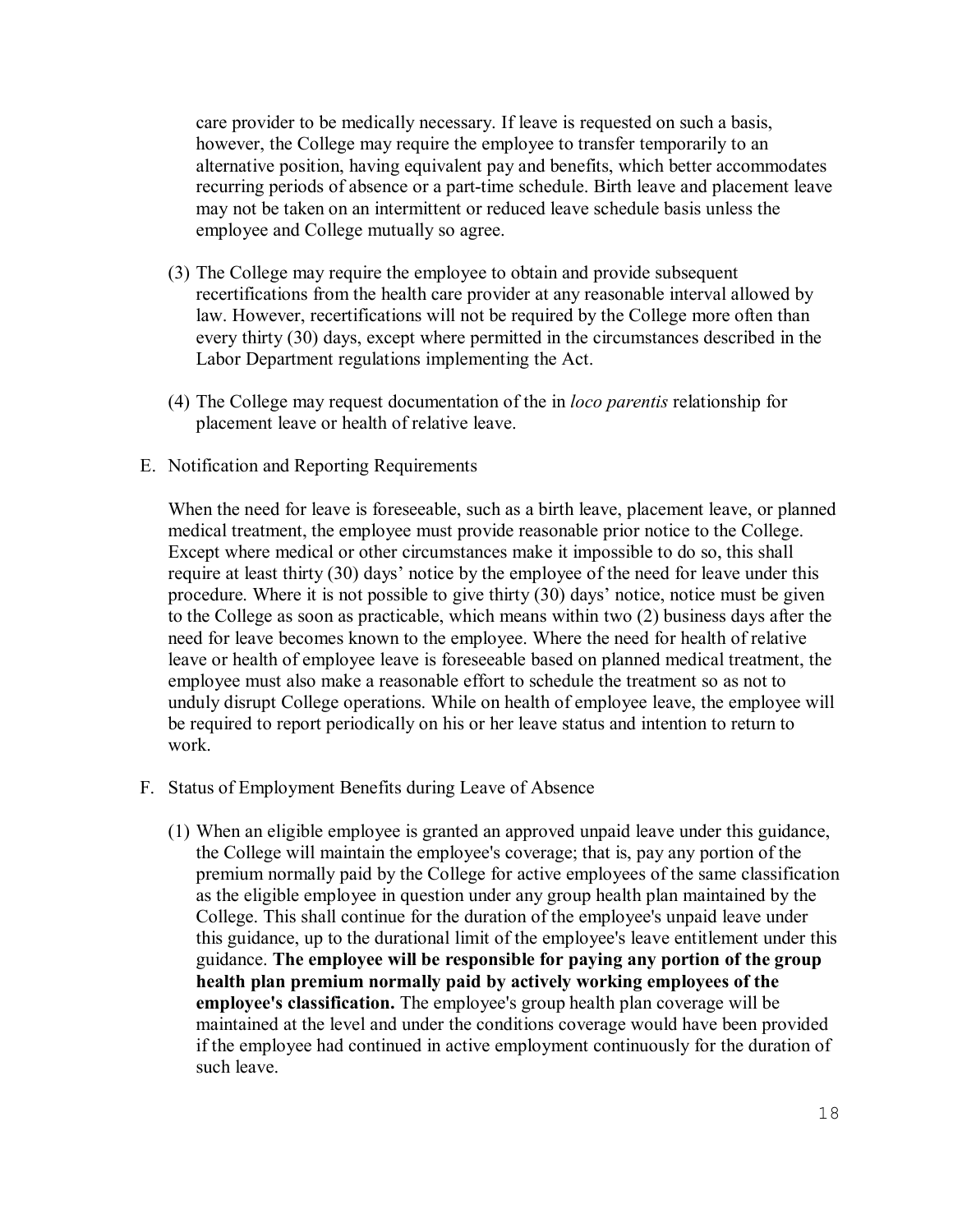Example: If the employee had family health coverage prior to the leave, the College will continue paying the College-paid portion of the family coverage premium. No "cash-in-lieu" of health plan coverage will be paid to any employee with respect to any full-month period of unpaid leave taken under the FMLA Guidelines. If catastrophic leave is granted, the employee will be considered on "paid leave" for cash-in-lieu purposes during the period of catastrophic leave.

- (2) In order to retain any insurance coverage or coverages which are not group health plan coverage or group basic life insurance or group long-term disability insurance during the leave, **any eligible employee who is granted an approved unpaid leave under this guidance must arrange to pay all portions of the premium or premiums; that is, both the portion the College would normally pay for an active employee and any portion the employee would normally pay to the College during the period of the leave.**
- (3) The College reserves the right to suspend insurance coverage if the employee's premium payment is late by thirty (30) days or more. Coverage will be reinstated when the employee returns to work status.
- (4) If the employee fails to return to work upon completion of an approved unpaid leave under this guidance, the College may recover from the employee and the employee shall repay the College the cost of any payments made by the College for any of the employee's insurance coverages, unless the failure to return to work was for reasons beyond the employee's control, or because of the continuation, recurrence, or onset of a serious health condition which entitles the employee to a health of relative leave or health of employee leave under this guidance. For purposes of this subparagraph, only an employee who returns to work for at least thirty (30) calendar days will be considered to have "returned" to work.
- (5) Benefit entitlements based upon length of service will be calculated as of the last paid work day prior to the start of any period of unpaid leave of absence under this guidance. During periods of unpaid leave allowed under this guidance, the employee will not accrue or earn employment benefits such as vacation pay, sick pay, retirement contributions, etc. However, benefits earned or accrued up to the day on which the leave begins will not be lost, except to the extent paid forms of accrued leaves are substituted for unpaid leaves under this guidance.
- G. Return from Leave
	- (1) On expiration of a leave approved under this guidance, the employee will be restored to active status and to the position he or she would have had on the date of restoration if the leave had not been taken. (Restoration to employment may be denied if the employee fails to return to work at the end of the period of entitlement to family or medical leave, or if the employee's employment would have terminated during the leave period for reasons unrelated to the taking of the leave, such as elimination of the employee's position, expiration of grant funding for the employee's position, expiration of temporary appointment, etc.) The College reserves the right to assign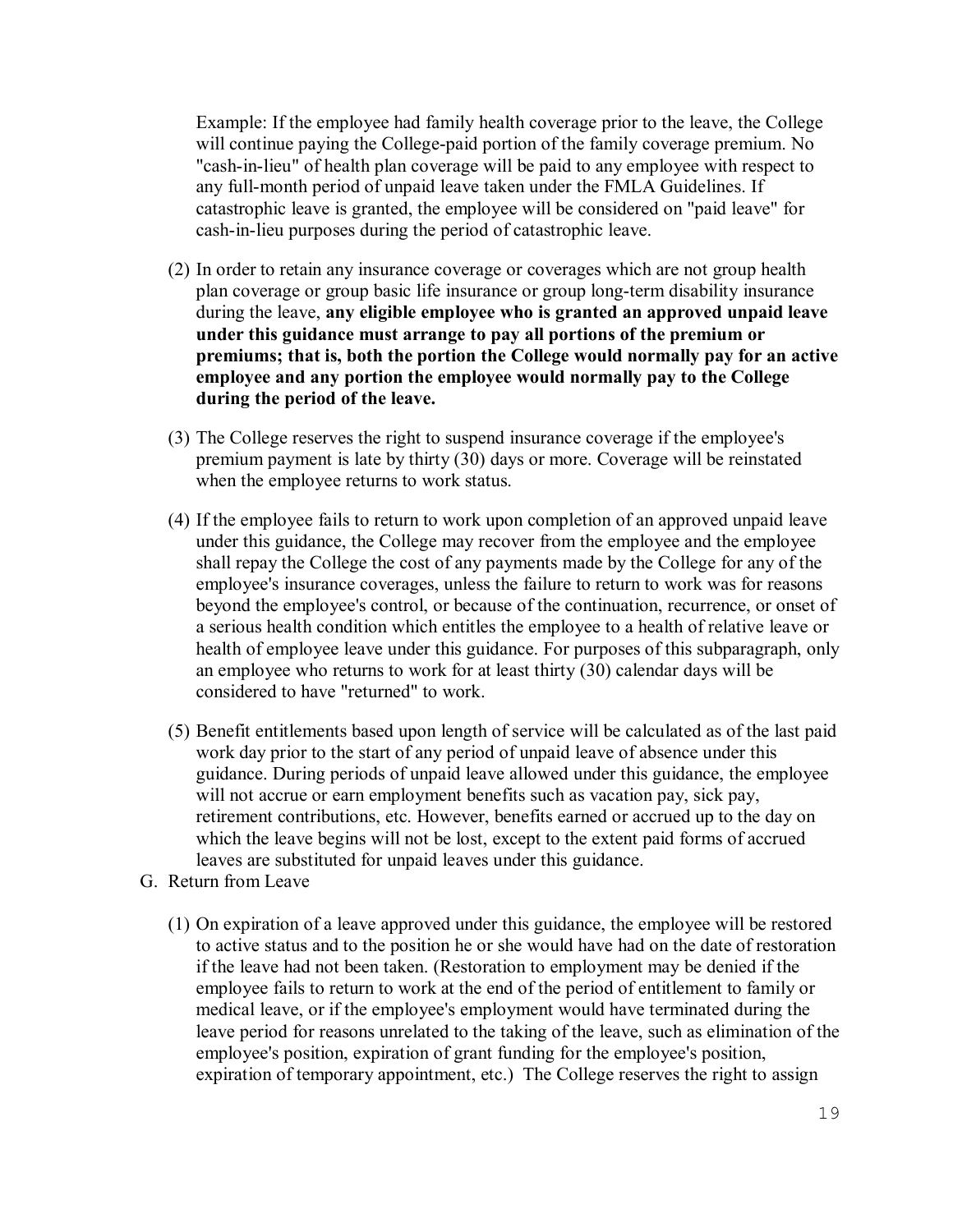the employee to an equivalent position with equivalent employment benefits, pay, and other terms and conditions of employment.

Exceptions: (a) The College may deny restoration to employment for fraudulent procurement or use of leave approved under this guidance. (b) The College may also deny restoration to employment to a highly compensated employee if the College notifies the employee in writing, at the earlier of the time the leave commences or the time it is requested, that the employee is a highly compensated employee. (Labor Department regulations also require the College to provide additional information to such an employee at that time.) Restoration of such an employee to employment at the end of leave will be denied only if the denial of restoration is necessary to prevent substantial and grievous economic injury to the College, and the College notifies the employee in writing of its intent to deny restoration on that basis at the time the College determines such an injury would occur, and (in any case in which the leave has commenced) the employee elects not to return to work after receipt of the notice. In such a case, although restoration to employment may be denied to the highly compensated employee, the employee shall remain eligible for unpaid leave and for the continued maintenance of coverage by the College under any pertinent group health plan (without any liability on the part of the employee to refund group health plan premiums paid by the College) for the balance of the employee's unexpired period of leave entitlement under this guidance.

(2) Any employee who takes a health of employee leave under this guidance shall, as a condition of restoration to employment, if the leave was for a period of two or more workweeks, provide the College with a certification of a health care provider that the employee is able to return to work.

# H. Procedures

- (1) Completion of *Absence and Leave Request* Form An *Absence and Leave Request*  form must be originated by the employee. The form should be completed in detail with appropriate documentation, signed by the employee, submitted to the immediate supervisor and forwarded to the Human Resources Office. Unless precluded by circumstances, the form must be submitted to the supervisor at least thirty (30) days in advance of the requested commencement date of the leave. (See subparagraph E.)
- (2) All requests for family or medical leaves of absence due to serious health conditions must include the health care provider's certification, as required by subparagraph 15D of this procedure, if the circumstances permit. Otherwise, the employee must submit such certification as soon as practicable, which normally will mean within fifteen (15) days after any request for such certification.
- (3) The College will notify the employee of the relevant dates of paid and unpaid Family and Medical Leave Act leave, benefits, and obligations, and status as a highly compensated "key" employee, if applicable.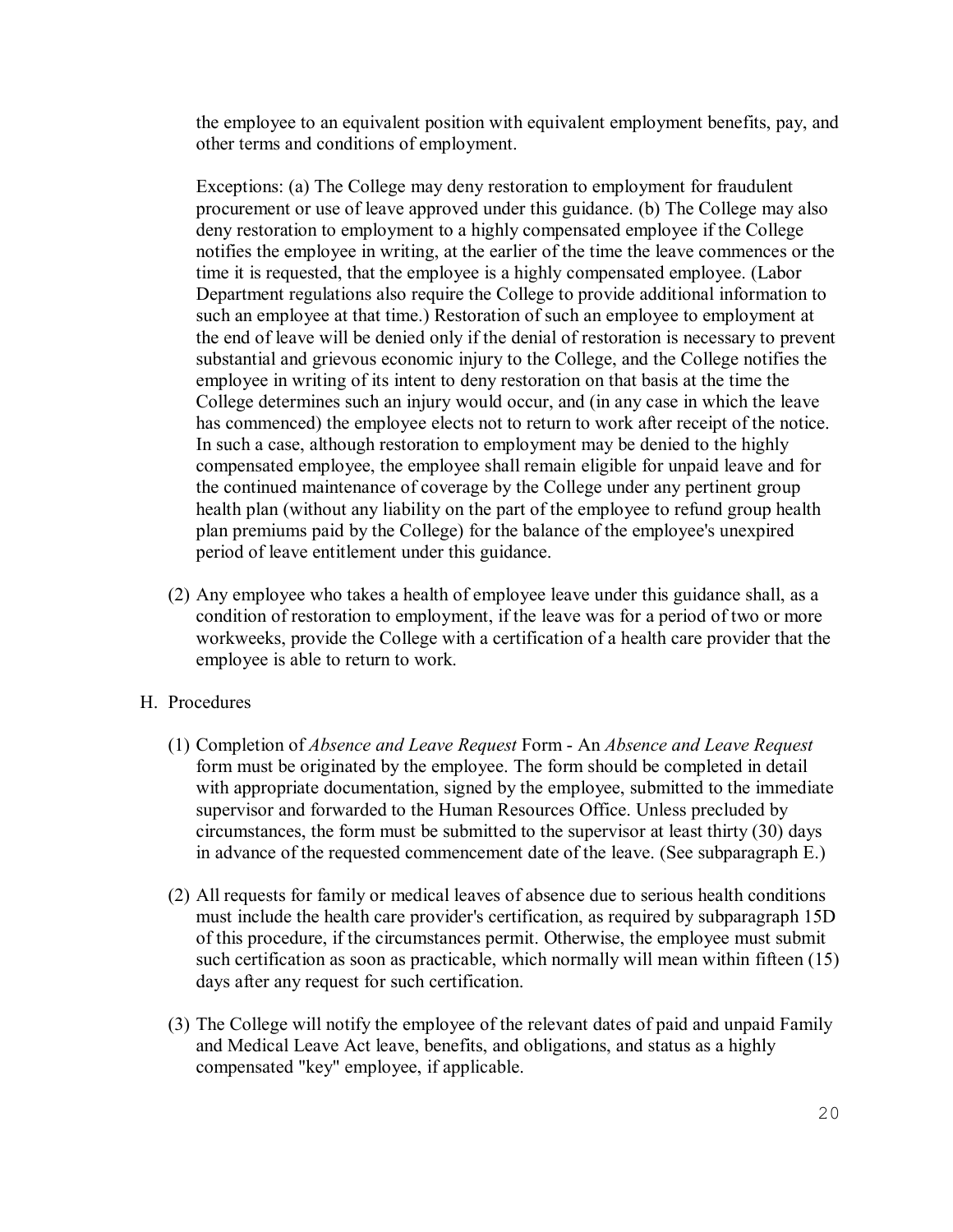(4) For unpaid leaves beyond twelve (12) weeks, refer to Procedures Memorandum VI-1.

I. Effect of Labor Agreement or State Law

All provisions of this procedure shall apply except as modified by or inconsistent with any applicable labor agreement or the law of the state or local jurisdiction in which the employee is employed.

J. Notice to Employees

The College will post the appropriate notice in appropriate locations to advise employees of their general rights under the Act. In addition, the College will comply with the notice requirements set forth in Labor Department regulations (29 CFR § 825.301). The College will provide a copy of the FMLA Fact Sheet to each employee and thereafter provide copies to new employees at or shortly after the time of hire.

The Human Resources Office will maintain appropriate documentation of the furnishing of such information to employees. When an employee requests or gives notice of the need for family or medical leave under this procedure, the Human Resources Office shall provide the employee with the notification and information specified by Labor Department regulations, 29 CFR § 825.301(c).

K. Family Military Leave

The federal Family and Medical Leave Act (FMLA) entitles eligible employees to take leave for a family member's covered service in the Armed Forces due to a "Qualifying Exigency" and to care for a covered service member with a "serious illness or injury." This section supplements the existing FMLA policy and provides general notice of employee rights to such leave. Except as mentioned below, an employee's rights and obligations to "Qualifying Exigency" and "Military Caregiver" Leave are governed by the existing FMLA policy.

- (1) Employee Entitlement to Family Military FMLA provides eligible employees unpaid leave for any one, or for a combination, of the following reasons:
	- A "qualifying exigency" arising out of a covered family member's active duty or call to active duty in the Armed Forces in support of a contingency plan. Qualifying Exigency Leave may be taken only for the following non-medical, non-routine activities: (a) short-notice deployment, (b) military events and related activities, (c) childcare and school activities, (d) financial and legal arrangements, (e) counseling, (f) rest and recuperation, (g) post-deployment activities, and (h) additional activities where the employer and employee agree to the leave; and/or
	- Under "Military Caregiver Leave" to care for a covered family member who has incurred an injury or illness in the line of duty while on active duty in the Armed Forces provided that such injury or illness may render the family member